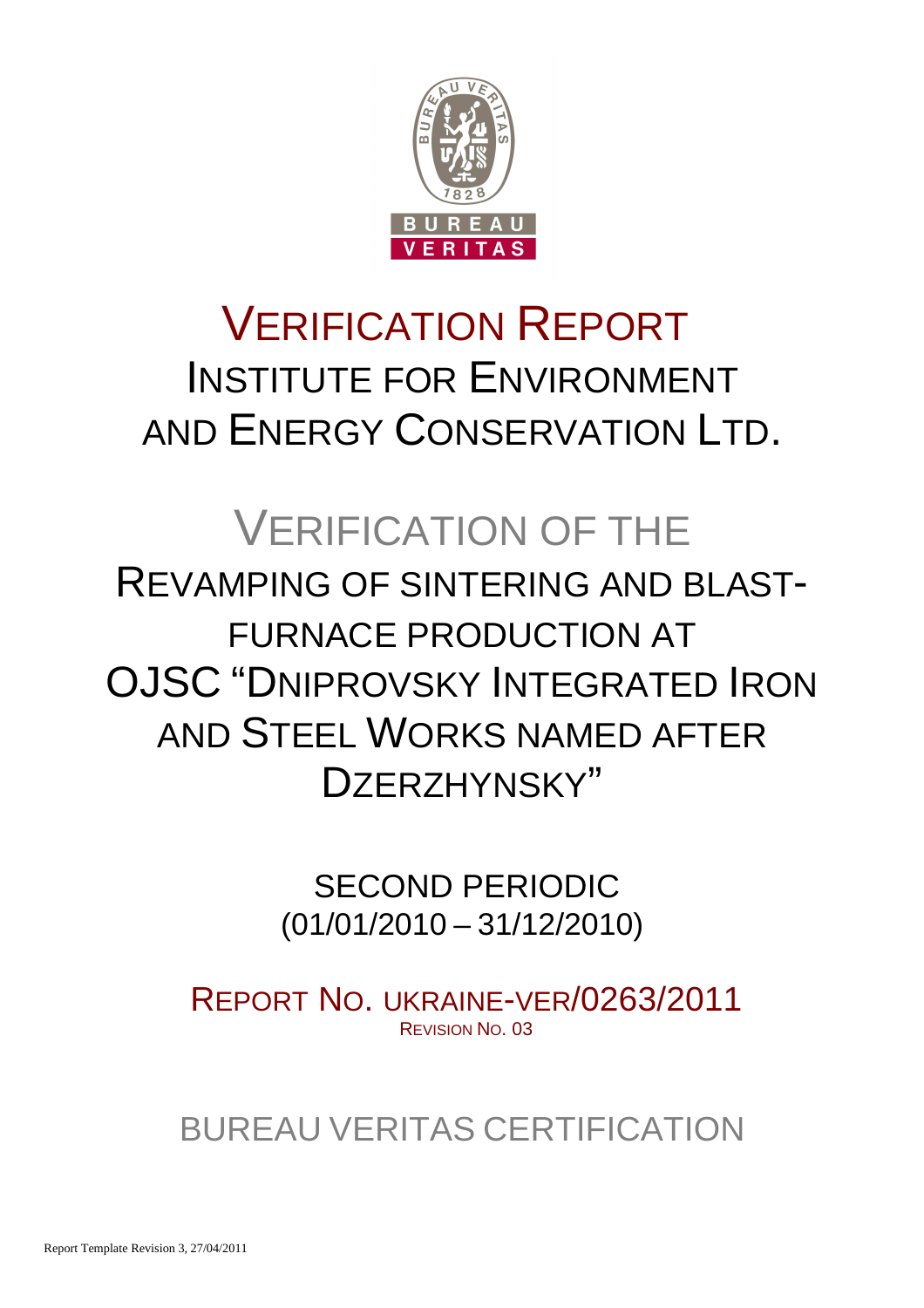

#### VERIFICATION REPORT

| Date of first issue:                                                                                                                                                                                                                                                                                                                                                                                                                                                                                                                                                                                                                                                                                                                                                                                                                                                                                                                                                                                                                                                                                                                                                                                                                                                                                                                                                                                                                                                                                                                               |                  | Organizational unit: |          |                                                 |                                             |  |
|----------------------------------------------------------------------------------------------------------------------------------------------------------------------------------------------------------------------------------------------------------------------------------------------------------------------------------------------------------------------------------------------------------------------------------------------------------------------------------------------------------------------------------------------------------------------------------------------------------------------------------------------------------------------------------------------------------------------------------------------------------------------------------------------------------------------------------------------------------------------------------------------------------------------------------------------------------------------------------------------------------------------------------------------------------------------------------------------------------------------------------------------------------------------------------------------------------------------------------------------------------------------------------------------------------------------------------------------------------------------------------------------------------------------------------------------------------------------------------------------------------------------------------------------------|------------------|----------------------|----------|-------------------------------------------------|---------------------------------------------|--|
| 29/06/2011                                                                                                                                                                                                                                                                                                                                                                                                                                                                                                                                                                                                                                                                                                                                                                                                                                                                                                                                                                                                                                                                                                                                                                                                                                                                                                                                                                                                                                                                                                                                         |                  |                      |          | <b>Bureau Veritas Certification Holding SAS</b> |                                             |  |
|                                                                                                                                                                                                                                                                                                                                                                                                                                                                                                                                                                                                                                                                                                                                                                                                                                                                                                                                                                                                                                                                                                                                                                                                                                                                                                                                                                                                                                                                                                                                                    |                  |                      |          |                                                 |                                             |  |
| Client:                                                                                                                                                                                                                                                                                                                                                                                                                                                                                                                                                                                                                                                                                                                                                                                                                                                                                                                                                                                                                                                                                                                                                                                                                                                                                                                                                                                                                                                                                                                                            |                  | Client ref.:         |          |                                                 |                                             |  |
| Institute for Environment and Energy                                                                                                                                                                                                                                                                                                                                                                                                                                                                                                                                                                                                                                                                                                                                                                                                                                                                                                                                                                                                                                                                                                                                                                                                                                                                                                                                                                                                                                                                                                               |                  | Vasyl Vovchak        |          |                                                 |                                             |  |
| Conservation Ltd.                                                                                                                                                                                                                                                                                                                                                                                                                                                                                                                                                                                                                                                                                                                                                                                                                                                                                                                                                                                                                                                                                                                                                                                                                                                                                                                                                                                                                                                                                                                                  |                  |                      |          |                                                 |                                             |  |
| Summary:                                                                                                                                                                                                                                                                                                                                                                                                                                                                                                                                                                                                                                                                                                                                                                                                                                                                                                                                                                                                                                                                                                                                                                                                                                                                                                                                                                                                                                                                                                                                           |                  |                      |          |                                                 |                                             |  |
| Bureau Veritas Certification has made the second periodic verification of the "Revamping of sintering and<br>blast-furnace production at OJSC "Dniprovsky Integrated Iron and Steel Works named after Dzerzhynsky",<br>project of Institute for Environment and Energy Conservation located in the city of Dniprodzerzhynsk,<br>Dnipropetrovsk region, Ukraine, and applying JI specific approach, on the basis of UNFCCC criteria for the<br>JI, as well as criteria given to provide for consistent project operations, monitoring and reporting. UNFCCC<br>criteria refer to Article 6 of the Kyoto Protocol, the JI rules and modalities and the subsequent decisions by<br>the JI Supervisory Committee, as well as the host country criteria.                                                                                                                                                                                                                                                                                                                                                                                                                                                                                                                                                                                                                                                                                                                                                                                                |                  |                      |          |                                                 |                                             |  |
| The verification scope is defined as a periodic independent review and ex post determination by the<br>Accredited Entity of the monitored reductions in GHG emissions during defined verification period, and<br>consisted of the following three phases: i) desk review of the project design and the baseline and monitoring<br>plan; ii) follow-up interviews with project stakeholders; iii) resolution of outstanding issues and the issuance<br>of the final verification report and opinion. The overall verification, from Contract Review to Verification<br>Report & Opinion, was conducted using Bureau Veritas Certification internal procedures.<br>The first output of the verification process is a list of Clarification, Corrective Actions Requests, Forward<br>Actions Requests (CL, CAR and FAR), presented in Appendix A.<br>In summary, Bureau Veritas Certification confirms that the project is implemented as described in approved<br>project design documents. Installed equipment being essential for generating emission reductions run<br>reliably and is calibrated appropriately. The monitoring system is in place and the project is generating GHG<br>emission reductions. The GHG emission reductions are calculated accurately and without material errors,<br>omissions, or misstatements, and the ERUs issued totalize 501 990 tons of CO2eq for the monitoring period<br>01/01/2010 - 31/12/2010.<br>Our opinion relates to the project's GHG emissions and resulting GHG emission reductions reported and |                  |                      |          |                                                 |                                             |  |
| related to the approved project baseline and monitoring, and its associated documents.                                                                                                                                                                                                                                                                                                                                                                                                                                                                                                                                                                                                                                                                                                                                                                                                                                                                                                                                                                                                                                                                                                                                                                                                                                                                                                                                                                                                                                                             |                  |                      |          |                                                 |                                             |  |
| Report No.:                                                                                                                                                                                                                                                                                                                                                                                                                                                                                                                                                                                                                                                                                                                                                                                                                                                                                                                                                                                                                                                                                                                                                                                                                                                                                                                                                                                                                                                                                                                                        | Subject Group:   |                      |          |                                                 |                                             |  |
| UKRAINE-ver/0263/2011<br>Project title:                                                                                                                                                                                                                                                                                                                                                                                                                                                                                                                                                                                                                                                                                                                                                                                                                                                                                                                                                                                                                                                                                                                                                                                                                                                                                                                                                                                                                                                                                                            | JI.              |                      |          |                                                 |                                             |  |
| of<br>Revamping<br>sintering                                                                                                                                                                                                                                                                                                                                                                                                                                                                                                                                                                                                                                                                                                                                                                                                                                                                                                                                                                                                                                                                                                                                                                                                                                                                                                                                                                                                                                                                                                                       | and              | blast-furnace        |          |                                                 |                                             |  |
| production at OJSC "Dniprovsky Integrated Iron and                                                                                                                                                                                                                                                                                                                                                                                                                                                                                                                                                                                                                                                                                                                                                                                                                                                                                                                                                                                                                                                                                                                                                                                                                                                                                                                                                                                                                                                                                                 |                  |                      |          |                                                 |                                             |  |
| Steel Works named after Dzerzhynsky"                                                                                                                                                                                                                                                                                                                                                                                                                                                                                                                                                                                                                                                                                                                                                                                                                                                                                                                                                                                                                                                                                                                                                                                                                                                                                                                                                                                                                                                                                                               |                  |                      |          |                                                 |                                             |  |
| Work carried out by:                                                                                                                                                                                                                                                                                                                                                                                                                                                                                                                                                                                                                                                                                                                                                                                                                                                                                                                                                                                                                                                                                                                                                                                                                                                                                                                                                                                                                                                                                                                               |                  |                      |          |                                                 |                                             |  |
|                                                                                                                                                                                                                                                                                                                                                                                                                                                                                                                                                                                                                                                                                                                                                                                                                                                                                                                                                                                                                                                                                                                                                                                                                                                                                                                                                                                                                                                                                                                                                    |                  |                      |          |                                                 |                                             |  |
| Oleg Skoblyk - Team Leader, Lead Verifier<br>Vera Skitina - Team member, Lead Verifier                                                                                                                                                                                                                                                                                                                                                                                                                                                                                                                                                                                                                                                                                                                                                                                                                                                                                                                                                                                                                                                                                                                                                                                                                                                                                                                                                                                                                                                             |                  |                      |          |                                                 |                                             |  |
| Iuliia Pylnova - Team member, Verifier                                                                                                                                                                                                                                                                                                                                                                                                                                                                                                                                                                                                                                                                                                                                                                                                                                                                                                                                                                                                                                                                                                                                                                                                                                                                                                                                                                                                                                                                                                             |                  |                      |          |                                                 |                                             |  |
| Victoria Legka - Team member, Verifier                                                                                                                                                                                                                                                                                                                                                                                                                                                                                                                                                                                                                                                                                                                                                                                                                                                                                                                                                                                                                                                                                                                                                                                                                                                                                                                                                                                                                                                                                                             |                  |                      |          |                                                 |                                             |  |
| Work reviewed by:                                                                                                                                                                                                                                                                                                                                                                                                                                                                                                                                                                                                                                                                                                                                                                                                                                                                                                                                                                                                                                                                                                                                                                                                                                                                                                                                                                                                                                                                                                                                  |                  |                      |          |                                                 |                                             |  |
| Ivan Sokolov - Internal Technical Reviewer                                                                                                                                                                                                                                                                                                                                                                                                                                                                                                                                                                                                                                                                                                                                                                                                                                                                                                                                                                                                                                                                                                                                                                                                                                                                                                                                                                                                                                                                                                         |                  |                      |          |                                                 | No distribution without permission from the |  |
| Igor Alekseenko - Technical specialist                                                                                                                                                                                                                                                                                                                                                                                                                                                                                                                                                                                                                                                                                                                                                                                                                                                                                                                                                                                                                                                                                                                                                                                                                                                                                                                                                                                                                                                                                                             |                  |                      |          |                                                 | Client or responsible organizational unit   |  |
| Work approved by:                                                                                                                                                                                                                                                                                                                                                                                                                                                                                                                                                                                                                                                                                                                                                                                                                                                                                                                                                                                                                                                                                                                                                                                                                                                                                                                                                                                                                                                                                                                                  |                  |                      | fication |                                                 |                                             |  |
| Flavio Gomes - Operational Manager                                                                                                                                                                                                                                                                                                                                                                                                                                                                                                                                                                                                                                                                                                                                                                                                                                                                                                                                                                                                                                                                                                                                                                                                                                                                                                                                                                                                                                                                                                                 |                  | 70                   |          | Limited distribution                            |                                             |  |
| Rev. No.:<br>Date of this revision:                                                                                                                                                                                                                                                                                                                                                                                                                                                                                                                                                                                                                                                                                                                                                                                                                                                                                                                                                                                                                                                                                                                                                                                                                                                                                                                                                                                                                                                                                                                | Number of pages: |                      |          |                                                 |                                             |  |
| 06/08/2011<br>03                                                                                                                                                                                                                                                                                                                                                                                                                                                                                                                                                                                                                                                                                                                                                                                                                                                                                                                                                                                                                                                                                                                                                                                                                                                                                                                                                                                                                                                                                                                                   | 32               |                      |          | Unrestricted distribution                       |                                             |  |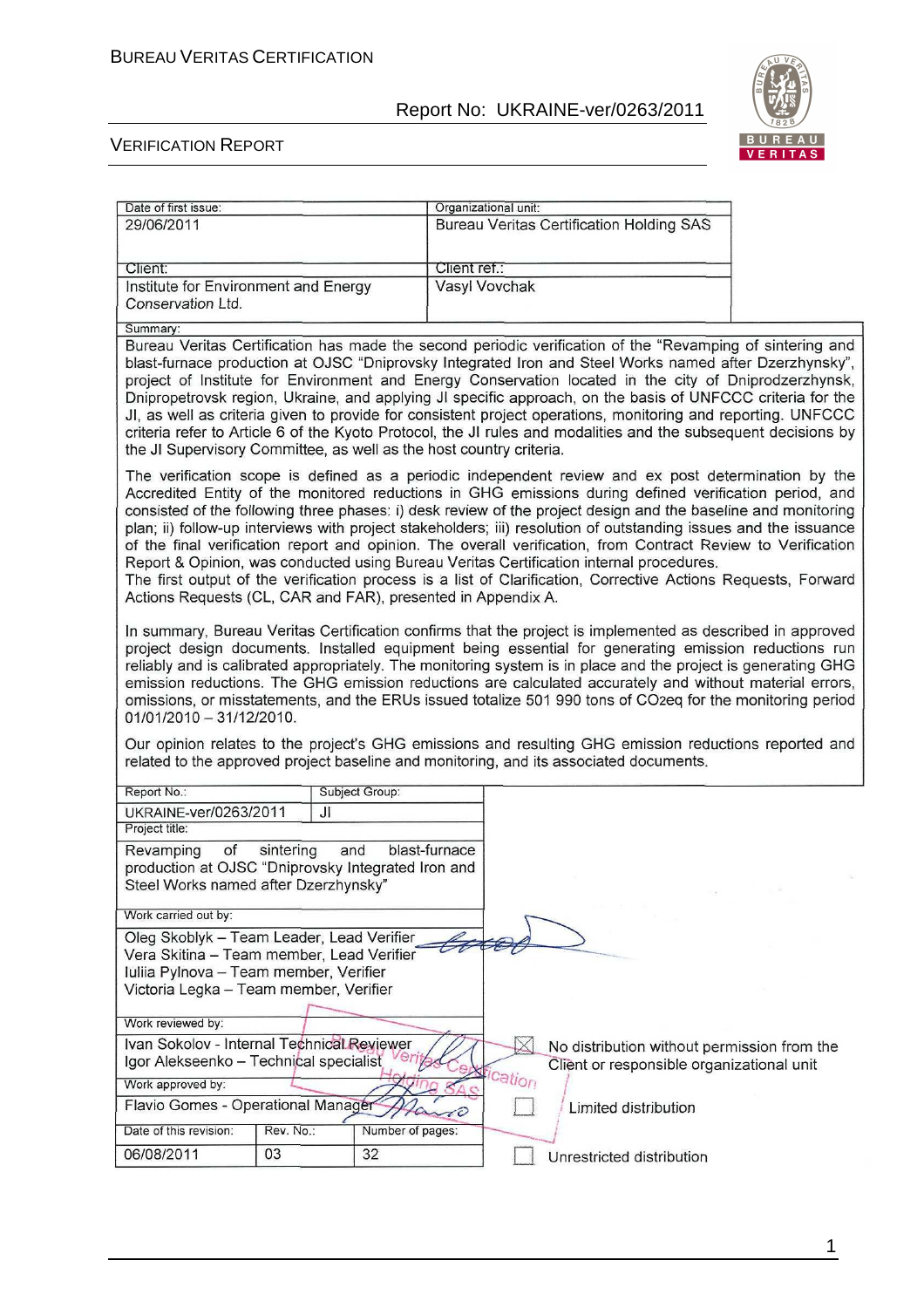

VERIFICATION REPORT

# **Abbreviations**

| AIE             | <b>Accredited Independent Entity</b>                                         |
|-----------------|------------------------------------------------------------------------------|
| <b>BFG</b>      | <b>Blast Furnace Gas</b>                                                     |
| <b>CAR</b>      | <b>Corrective Action Request</b>                                             |
| <b>CDM</b>      | <b>Clean Development Mechanism</b>                                           |
| <b>CHP</b>      | <b>Combined Heat and Power</b>                                               |
| <b>CL</b>       | <b>Clarification Request</b>                                                 |
| CO <sub>2</sub> | Carbon Dioxide                                                               |
| COG             | Coke Oven Gas                                                                |
| <b>DIISW</b>    | PJSC "Dniprovsky Integrated Iron and Steel Works named<br>after Dzerzhynsky" |
| <b>DFP</b>      | <b>Designated Focal Point</b>                                                |
| <b>DVM</b>      | Determination and Verification Manual                                        |
| <b>EIA</b>      | <b>Environmental Impact Assessment</b>                                       |
| ERU             | <b>Emission Reduction Unit</b>                                               |
| AAU             | <b>Assigned Amount Unit</b>                                                  |
| <b>GHG</b>      | Green House Gas(es)                                                          |
| <b>GWP</b>      | <b>Global Warming Potential</b>                                              |
| I               | Interview                                                                    |
| <b>IPCC</b>     | Intergovernmental Panel on Climate Change                                    |
| JI              | Joint Implementation                                                         |
| <b>JISC</b>     | Joint Implementation Supervisory Committee                                   |
| <b>MP</b>       | <b>Monitoring Plan</b>                                                       |
| MoV             | <b>Means of Verification</b>                                                 |
| <b>NGO</b>      | Non Government Organization                                                  |
| <b>PDD</b>      | <b>Project Design Document</b>                                               |
| <b>UNFCCC</b>   | United Nations Framework Convention for Climate Change                       |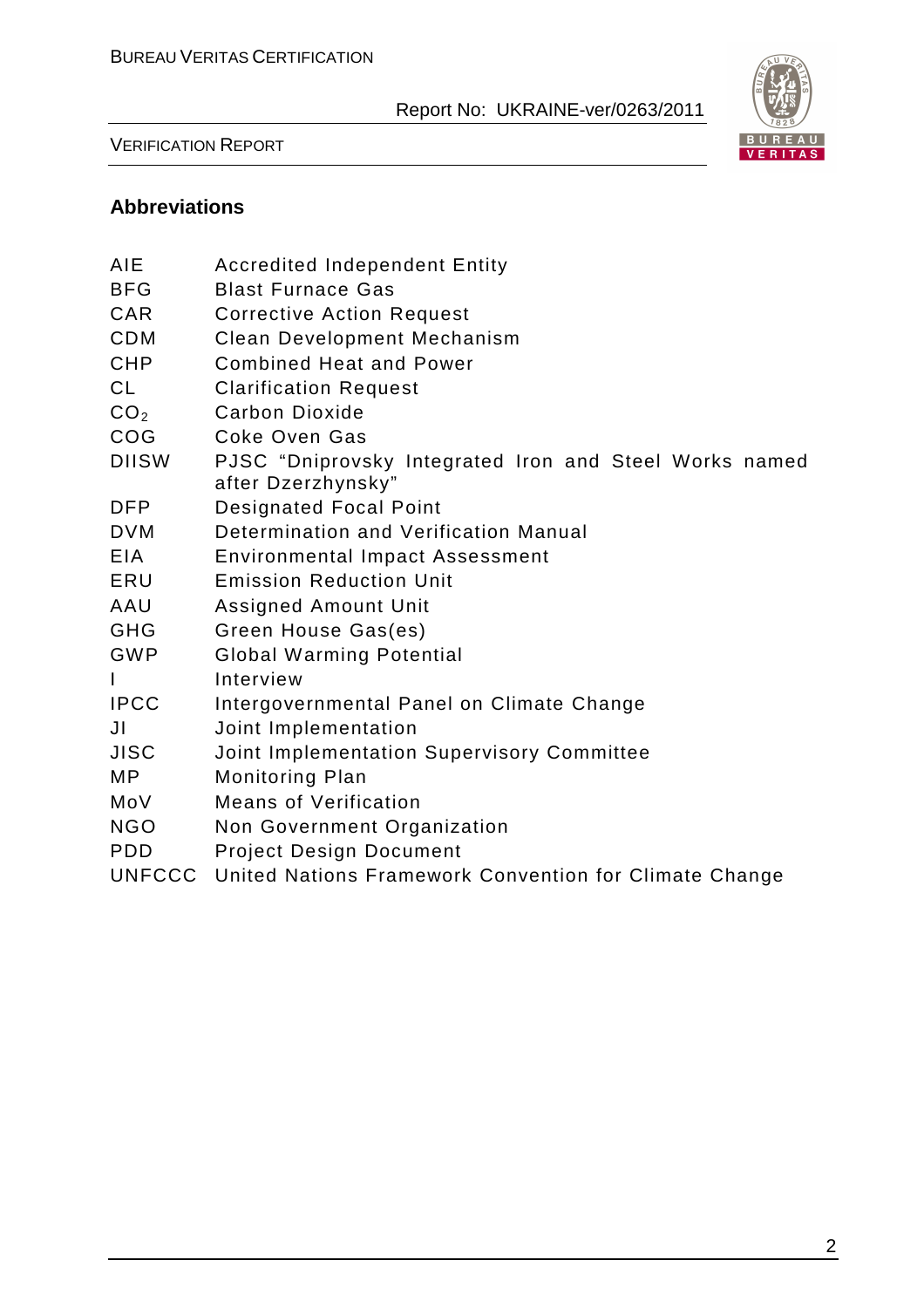

# **Table of Contents Page 2018**

| $\mathbf{1}$   |                                                                              |                |
|----------------|------------------------------------------------------------------------------|----------------|
| 1.1            | Objective                                                                    | 4              |
| 1.2            | Scope                                                                        | $\overline{4}$ |
| 1.3            | <b>Verification Team</b>                                                     | $\overline{4}$ |
| $\overline{2}$ |                                                                              | .5             |
| 2.1            | <b>Review of Documents</b>                                                   | 5              |
| 2.2            | Follow-up Interviews                                                         | 6              |
| 2.3            | Resolution of Clarification, Corrective and Forward Action<br>Requests       | 6              |
| 3              |                                                                              |                |
| 3.1            | Remaining issues and FARs from previous verifications                        | $\overline{7}$ |
| 3.2            | Project approval by Parties involved (90-91)                                 | 8              |
| 3.3            | Project implementation (92-93)                                               | 8              |
| 3.4            | Compliance of the monitoring plan with the monitoring<br>methodology (94-98) | 9              |
| 3.5            | Revision of monitoring plan (99-100)                                         | 10             |
| 3.6            | Data management (101)                                                        | 10             |
| 3.7            | Verification<br>activities<br>regarding programmes of<br>$(102 - 110)$       | 10             |
| $\overline{4}$ |                                                                              |                |
| 5              |                                                                              |                |
|                |                                                                              |                |

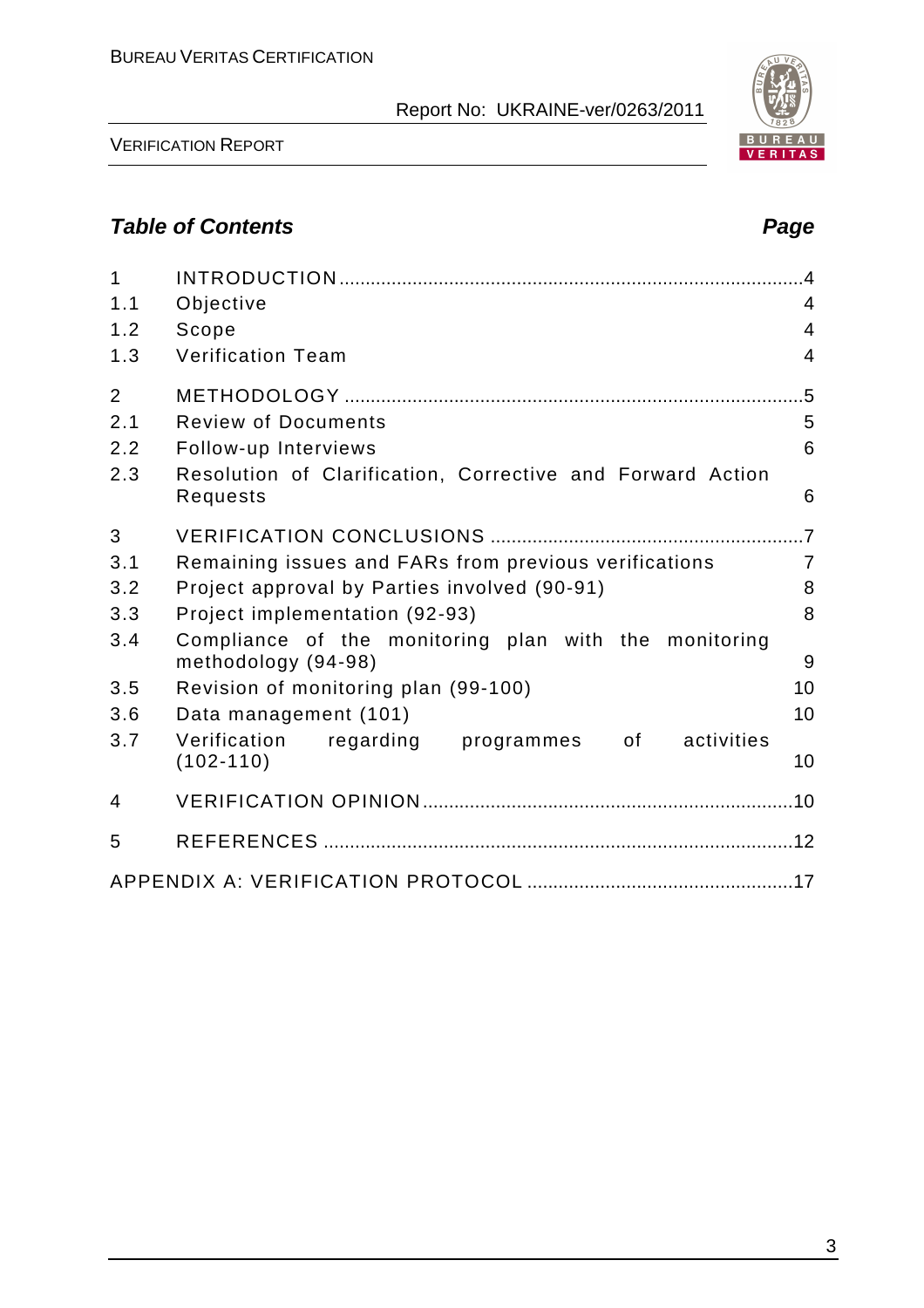

VERIFICATION REPORT

# **1 INTRODUCTION**

Institute for Environment and Energy Conservation Ltd. has commissioned Bureau Veritas Certification to verify the emissions reductions of its JI project "Revamping of sintering and blast-furnace production at OJSC "Dniprovsky Integrated Iron and Steel Works named after Dzerzhynsky" (hereafter called "the project") located in the city of Dniprodzerzhynsk, Dnipropetrovsk region, Ukraine.

This report summarizes the findings of the verification of the project, performed on the basis of UNFCCC criteria, as well as criteria given to provide for consistent project operations, monitoring and reporting.

# **1.1 Objective**

Verification is the periodic independent review and ex post determination by the Accredited Independent Entity of the monitored reductions in GHG emissions during defined verification period.

The objective of verification can be divided in Initial Verification and Periodic Verification.

UNFCCC criteria refer to Article 6 of the Kyoto Protocol, the JI rules and modalities and the subsequent decisions by the JI Supervisory Committee, as well as the host country criteria.

# **1.2 Scope**

Verification scope is defined as an independent and objective review and ex post determination by the Accredited Independent Entity of the monitored reductions in GHG emissions. The verification is based on the submitted monitoring report and the determined project design document including the project's baseline study and monitoring plan and other relevant documents. The information in these documents is reviewed against Kyoto Protocol requirements, UNFCCC rules and associated interpretations.

The verification is not meant to provide any consulting towards the Client. However, stated requests for clarifications, corrective and/or forward actions may provide input for improvement of the project monitoring towards reductions in the GHG emissions.

# **1.3 Verification Team**

The verification team consists of the following personnel:

#### Oleg Skoblyk

Bureau Veritas Certification Team Leader, Climate Change Lead Verifier;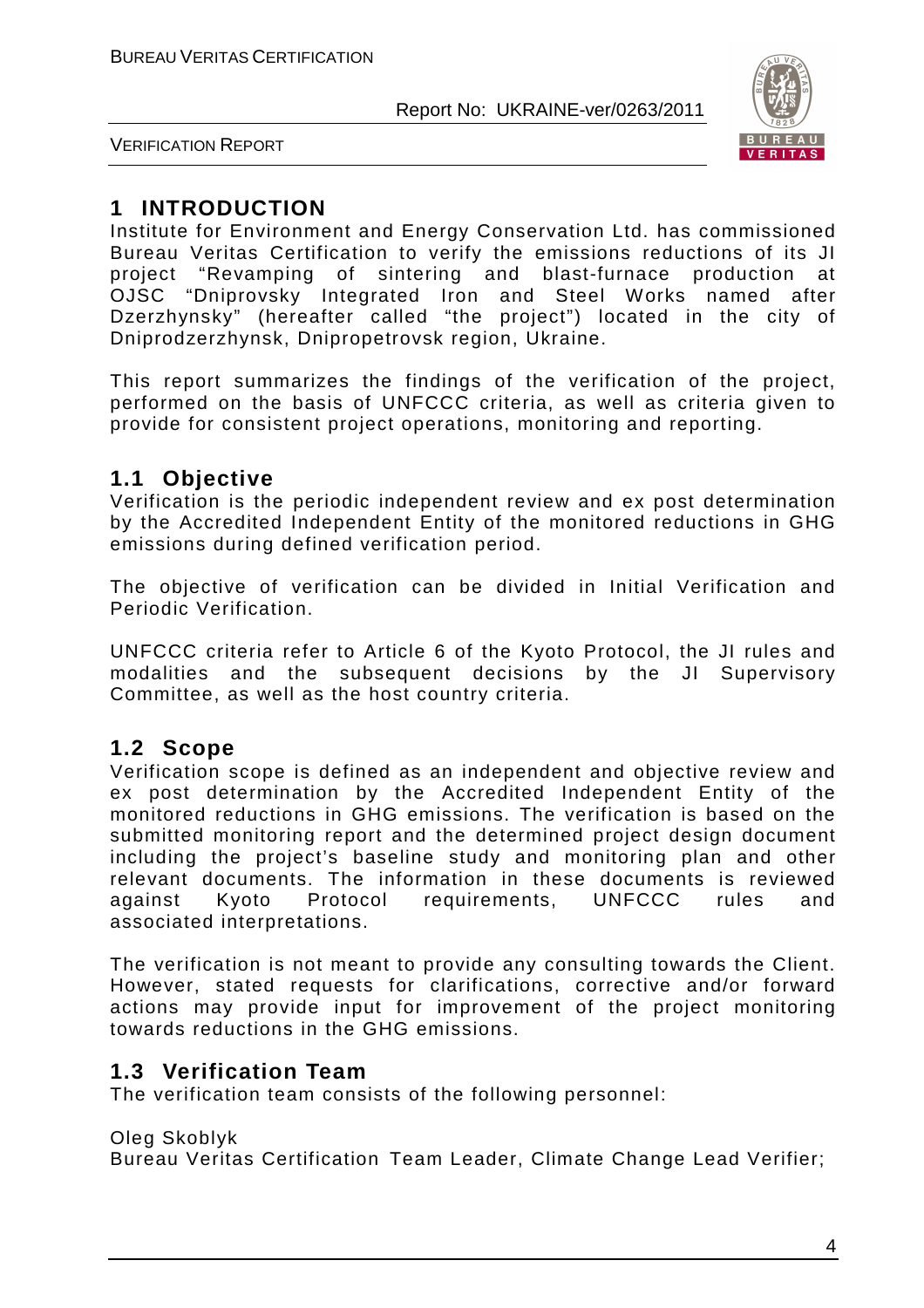

VERIFICATION REPORT

# Vera Skitina

Bureau Veritas Certification Team Member, Climate Change Lead Verifier;

Iuiia Pylnova Bureau Veritas Certification Team Member, Climate Change Verifier;

Victoria Legka

Bureau Veritas Certification Team Member, Climate Change Verifier.

This verification report was reviewed by:

Ivan Sokolov Bureau Veritas Certification, Internal Technical Reviewer;

Igor Alekseenko

Bureau Veritas Certification, Technical specialist.

# **2 METHODOLOGY**

The overall verification, from Contract Review to Verification Report & Opinion, was conducted using Bureau Veritas Certification internal procedures.

In order to ensure transparency, a verification protocol was customized for the project, according to the version 01 of the Joint Implementation Determination and Verification Manual, issued by the Joint Implementation Supervisory Committee at its 19 meeting on 04/12/2009. The protocol shows, in a transparent manner, criteria (requirements), means of verification and the results from verifying the identified criteria. The verification protocol serves the following purposes:

- It organizes, details and clarifies the requirements a JI project is expected to meet;
- It ensures a transparent verification process where the verifier will document how a particular requirement has been verified and the result of the verification.

The completed verification protocol is enclosed in Appendix A to this report.

# **2.1 Review of Documents**

The Monitoring Report (MR) submitted by Institute for Environment and Energy Conservation Ltd. and additional background documents related to the project design and baseline, i.e. country Law, Project Design Document (PDD), Guidance on criteria for baseline setting and monitoring, Host party criteria, Kyoto Protocol, Clarifications on Verification Requirements to be Checked by an Accredited Independent Entity were reviewed.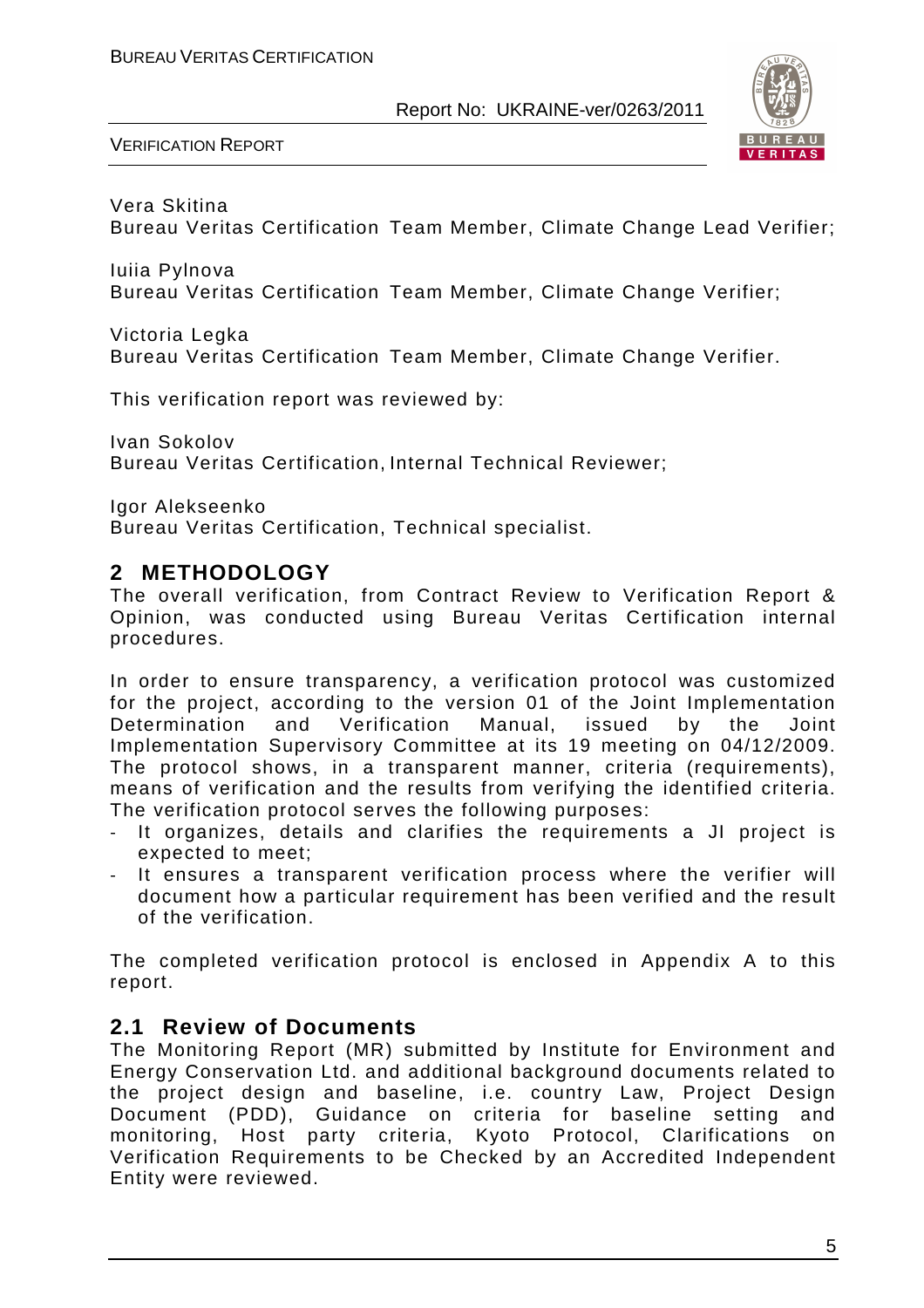

VERIFICATION REPORT

The verification findings presented in this report relate to the Monitoring Report versions 1, 2 and project as described in the determined PDD.

## **2.2 Follow-up Interviews**

On 26/04/2011 Bureau Veritas Certification performed on-site interviews with project stakeholders to confirm selected information and to resolve issues identified in the document review. Representatives of PJSC "Dniprovsky Integrated Iron and Steel Works named after Dzerzhynsky" (according to the documentation checked, 23.05.2011 PJSC "Dniprovsky Integrated Iron and Steel Works named after Dzerzhynsky" was established by changing the name of juridical person OJSC "Dniprovsky Integrated Iron and Steel Works named after Dzerzhynsky" to PJSC "Dniprovsky Integrated Iron and Steel Works named after Dzerzhynsky") and Institute for Environment and Energy Conservation Ltd. were interviewed (see References). The main topics of the interviews are summarized in Table 1.

| Table 1 Interview topics                |                                                                               |
|-----------------------------------------|-------------------------------------------------------------------------------|
| <b>Interviewed organization</b>         | <b>Interview topics</b>                                                       |
| PJSC "Dniprovsky                        | Organizational structure                                                      |
| Integrated Iron and                     | Responsibilities and authorities                                              |
| Steel Works named<br>after Dzerzhynsky" | Roles and responsibilities for data collection and<br>processing              |
|                                         | Installation of equipment                                                     |
|                                         | Data logging, archiving and reporting                                         |
|                                         | Metering equipment control                                                    |
|                                         | Metering record keeping system, database                                      |
|                                         | IT management                                                                 |
|                                         | Training of personnel                                                         |
|                                         | Quality management procedures and technology<br>Internal audits and check-ups |
| Institute for                           | Baseline methodology                                                          |
| Environment and                         | Monitoring plan                                                               |
| <b>Energy Conservation</b><br>Ltd.      | Monitoring report                                                             |

### **2.3 Resolution of Clarification, Corrective and Forward Action Requests**

The objective of this phase of the verification is to raise the requests for corrective actions and clarification and any other outstanding issues that needed to be clarified for Bureau Veritas Certification positive conclusion on the GHG emission reductions calculations.

If the Verification Team, in assessing the monitoring report and supporting documents, identifies issues that need to be corrected,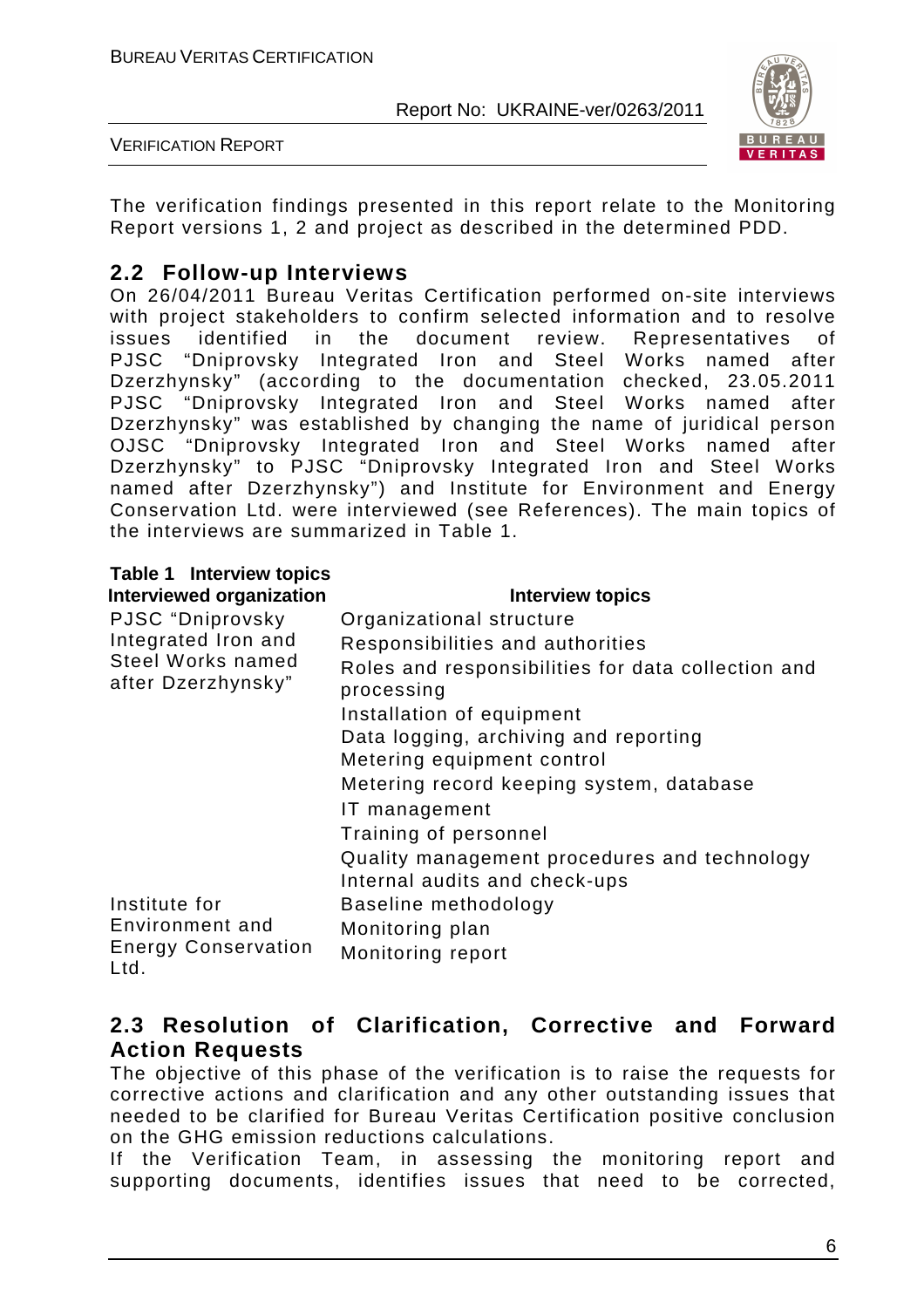

VERIFICATION REPORT

clarified or improved with regard to the monitoring requirements, it should raise these issues and inform the project participants of these issues in the form of:

(a) Corrective action request (CAR), requesting the project participants to correct a mistake that is not in accordance with the monitoring plan;

(b) Clarification request (CL), requesting the project participants to provide additional information for the AIE to assess compliance with the monitoring plan;

(c) Forward action request (FAR), informing the project participants of an issue, relating to the monitoring that needs to be reviewed during the next verification period.

To guarantee the transparency of the verification process, the concerns raised are documented in more detail in the verification protocol in Appendix A.

#### **3 VERIFICATION CONCLUSIONS**

In the following sections, the conclusions of the verification are stated.

The findings from the desk review of the original monitoring documents and the findings from interviews during the follow up visit are described in the Verification Protocol in Appendix A.

The Clarification, Corrective and Forward Action Requests are stated, where applicable, in the following sections and are further documented in the Verification Protocol in Appendix A. The verification of the Project resulted in 7 Corrective Action Requests, 7 Clarification Requests, and 2 Forward Action Requests.

The number between brackets at the end of each section corresponds to the DVM paragraph.

### **3.1 Remaining issues and FARs from previous verifications**

There was one remaining issue (FAR #01) concerning keeping the data monitored for two years after the last transfer of emission reductions units for the project. The FAR (FAR 01 of this report) is still under consideration; the order concerning the procedure for keeping monitoring data is expected to be issued by PJSC "Dniprovsky Integrated Iron and Steel Works named after Dzerzhynsky" in July 2011. FAR 01 will be checked during next periodic verification.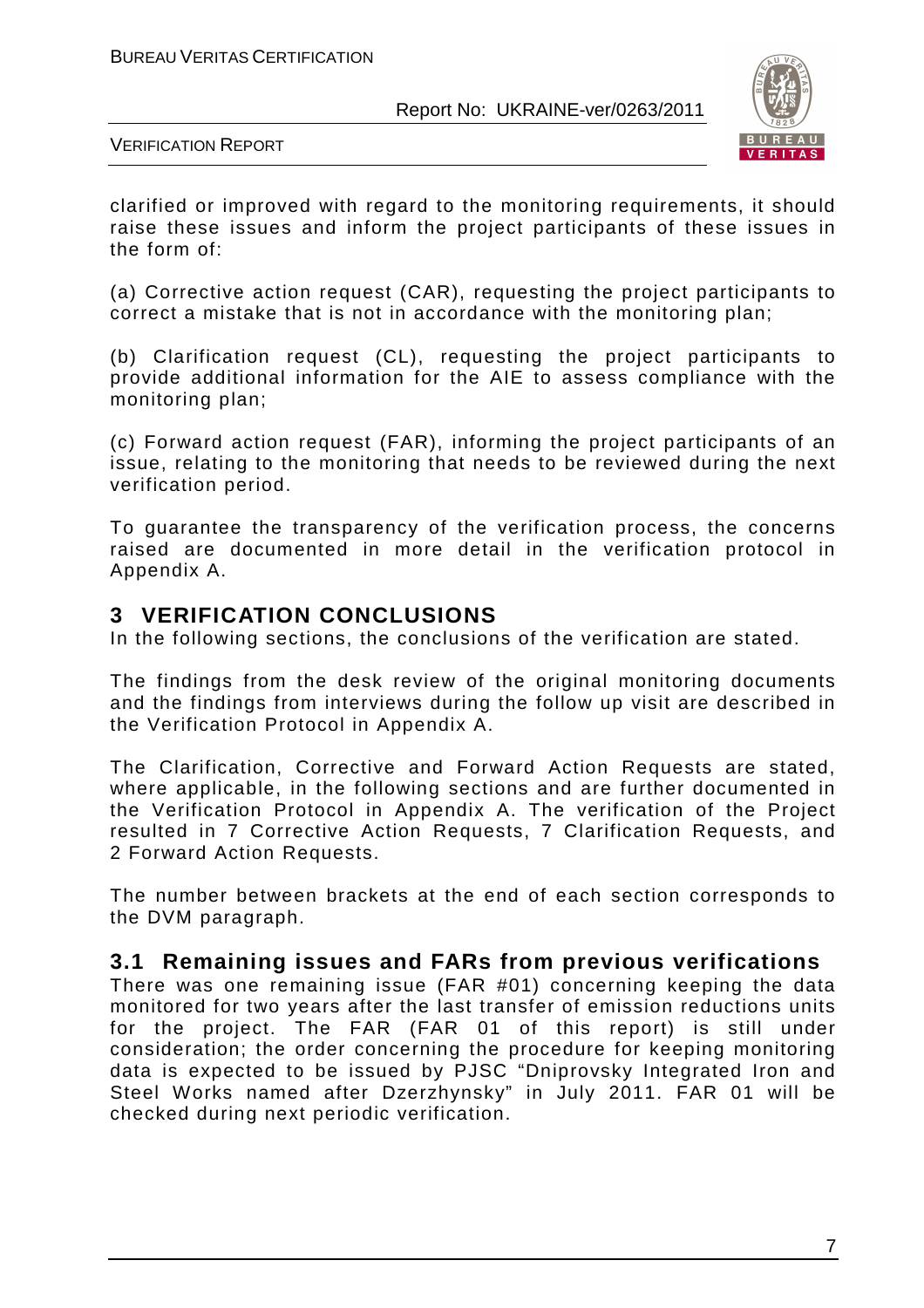

VERIFICATION REPORT

# **3.2 Project approval by Parties involved (90-91)**

Written project approval by the Netherlands (Declaration of Approval 2011JI15 on the JI project "Revamping of sintering and blastfurnace production at OJSC "Dniprovsky Integrated Iron and Steel Works named after Dzerzhynsky" issued by Ministry of Economic Affairs, Agriculture and Innovation dated 10.05.2011) has been issued by the DFP of that Party when submitting the first verification report to the secretariat for publication in accordance with paragraph 38 of the JI guidelines, at the latest.

Also, Letter of Approval (LoA #1838/23/7 dated 15/07/2011) on the JI project "Revamping of sintering and blast-furnace production at OJSC "Dniprovsky Integrated Iron and Steel Works named after Dzerzhynsky" issued by State Environmental Investment Agency of Ukraine that is National Focal Point of host Party (Ukarine).

The abovementioned written approvals are unconditional.

The identified areas of concern as to Project approval by Parties involved, project participants response and BV Certification's conclusion are described in Appendix A (refer to CAR 01).

# **3.3 Project implementation (92-93)**

The implementation status of the project.

| #            | <b>Measures</b>                                                                                                                                                                                                                                                                                               | $\overline{2}$<br>$\mathbf{0}$<br>$\boldsymbol{0}$ | $\overline{2}$<br>$\mathbf{0}$<br>0 | $\mathbf{2}$<br>$\mathbf{0}$<br>$\mathbf{0}$ | $\overline{2}$<br>$\mathbf{0}$<br>$\mathbf{0}$ | $\overline{2}$<br>$\mathbf{0}$<br>$\mathbf{0}$ | $\overline{2}$<br>0<br>$\mathbf{0}$ | $\overline{2}$<br>$\mathbf 0$<br>$\mathbf{1}$ |
|--------------|---------------------------------------------------------------------------------------------------------------------------------------------------------------------------------------------------------------------------------------------------------------------------------------------------------------|----------------------------------------------------|-------------------------------------|----------------------------------------------|------------------------------------------------|------------------------------------------------|-------------------------------------|-----------------------------------------------|
|              |                                                                                                                                                                                                                                                                                                               | $\overline{\mathbf{4}}$                            | 5                                   | 6                                            | $\overline{7}$                                 | 8                                              | 9                                   | $\boldsymbol{0}$                              |
| 1            | Technological improvements of the BFs<br>operation:<br>improvement of blast furnace coke<br>quality;<br>- decreasing the silicon content in the pig<br>iron;<br>- decreasing the BFs idle times<br>and<br>downtime;<br>- partial substitution of the limestone by<br>lime;<br>- improvement of the quality of |                                                    |                                     |                                              |                                                |                                                |                                     |                                               |
|              | agglomerate.                                                                                                                                                                                                                                                                                                  |                                                    |                                     |                                              |                                                |                                                |                                     |                                               |
| $\mathbf{2}$ | Renewal and reconstruction of BF#1M                                                                                                                                                                                                                                                                           |                                                    |                                     |                                              |                                                |                                                |                                     |                                               |
| 3            | Implementation of a new oxygen<br>plant<br>AKAp 40/53-4                                                                                                                                                                                                                                                       |                                                    |                                     |                                              |                                                |                                                |                                     |                                               |
| 4            | <b>Modernization of the sintering process:</b><br>improvements of<br>solid<br>fuel<br>burning                                                                                                                                                                                                                 |                                                    |                                     |                                              |                                                |                                                |                                     |                                               |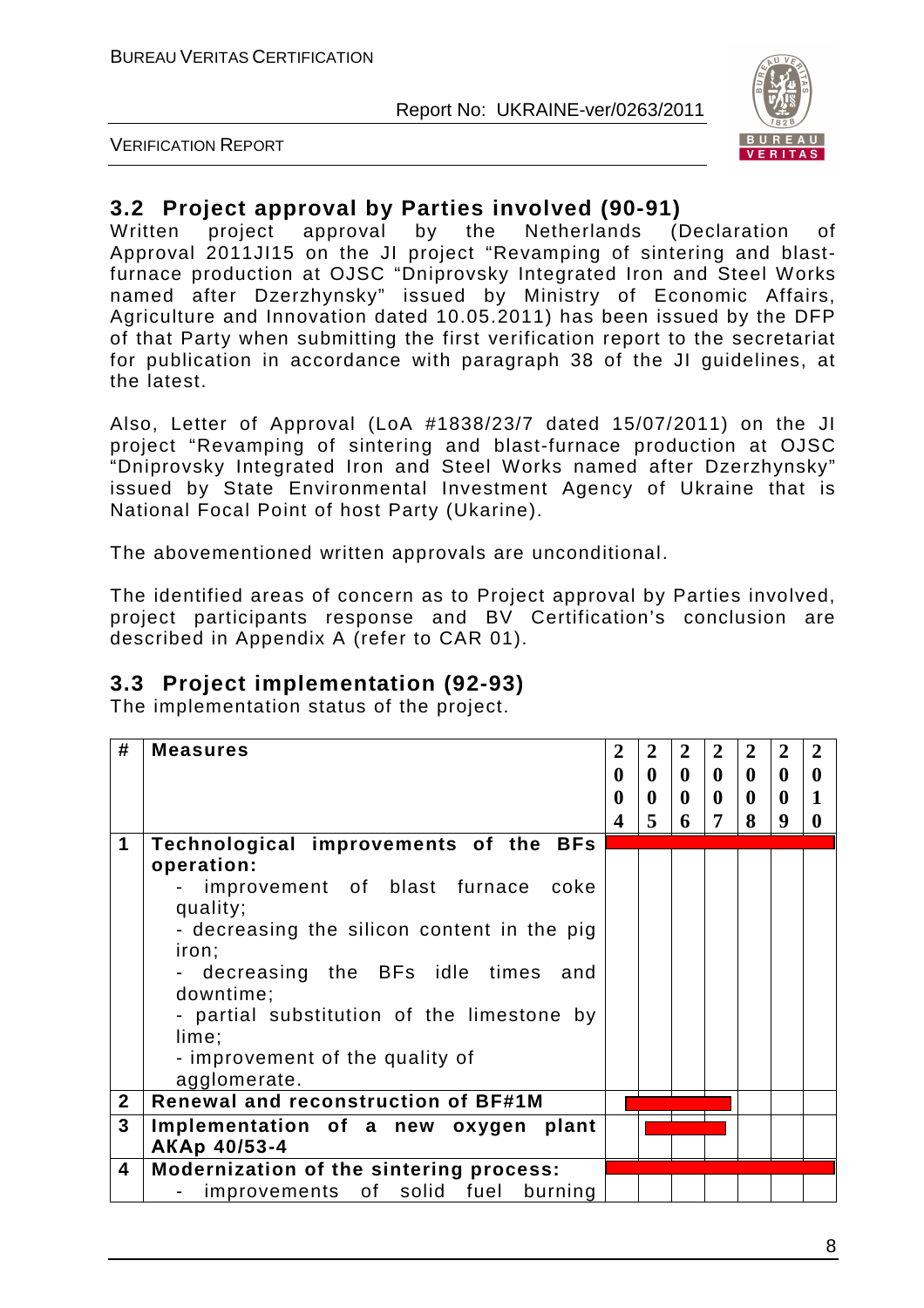

VERIFICATION REPORT

| process, which is part of the sintering<br>charge; |  |  |  |
|----------------------------------------------------|--|--|--|
| - increase of the level of steel waste             |  |  |  |
| utilization;                                       |  |  |  |
| - implementation of the state-of-the-art           |  |  |  |
| dust suppression and gas purification              |  |  |  |
| facilities;                                        |  |  |  |
| - optimization of limestone decomposition          |  |  |  |
| reaction;                                          |  |  |  |
| - improvement of natural gas burning               |  |  |  |
| process, which is supplied to burners for          |  |  |  |
| the ignition of sintering charge;                  |  |  |  |
| - improvements of chemical composition of          |  |  |  |
| sinter charge;                                     |  |  |  |
| - reduction of fine fraction content in            |  |  |  |
| agglomerate.                                       |  |  |  |

The identified areas of concern as to Project implementation, project participants response and BV Certification's conclusion are described in Appendix A (refer to CL 01).

### **3.4 Compliance of the monitoring plan with the monitoring methodology (94-98)**

The monitoring occurred in accordance with the monitoring plan included in the PDD regarding which the determination has been deemed final and is so listed on the UNFCCC JI website.

For calculating the emission reductions, key indicators, constants and variables such as total pig iron output, quantity of each fuel used in making pig iron, emission factor for fuel consumption, electricity consumed in producing pig iron, emission factor for electricity consumption, quantity of fuel used in sintering process, electricity consumed in sintering process, quantity of reducing agents, emission factor of each reducing agent, quantity of each other input, emission factor of each other input, quantity of fuel used for balance of process needs, and electricity consumed for balance of process needs, influencing the baseline emissions and the activity level of the project and the emissions as well as risks associated with the project were taken into account, as appropriate.

Data sources used for calculating emission reductions are clearly identified, reliable and transparent.

Emission factors, including default emission factors, are selected by carefully balancing accuracy and reasonableness, and appropriately justified of the choice.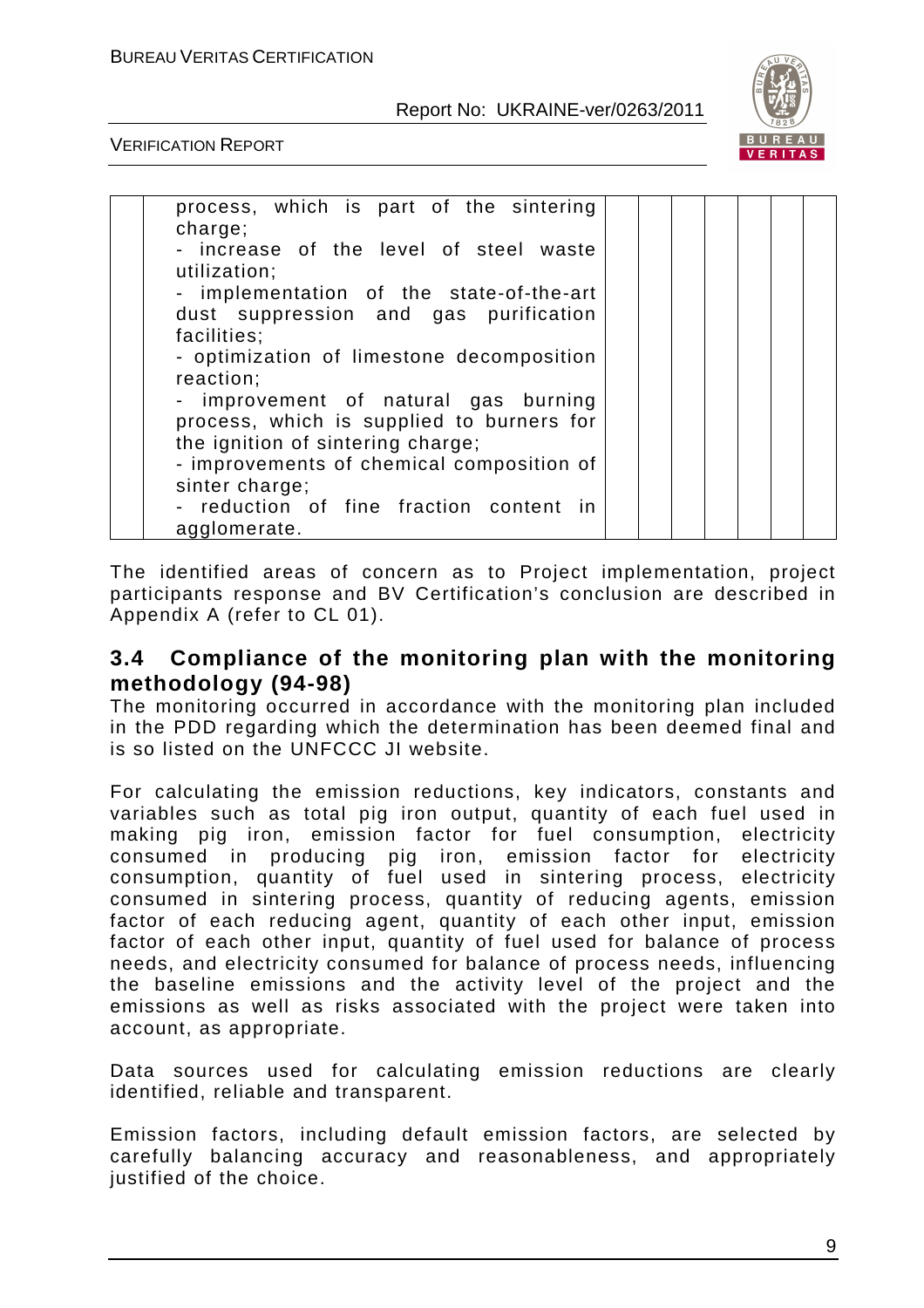

VERIFICATION REPORT

The calculation of emission reductions or enhancements is based on conservative assumptions and the most plausible scenarios in a transparent manner.

The identified areas of concern as to Compliance of the monitoring plan with the monitoring methodology, project participants response and BV Certification's conclusion are described in Appendix A (refer to СAR 02, CAR 03, CAR 04, CAR 05, CAR 06, CAR 07, CL 03, and CL 04).

#### **3.5 Revision of monitoring plan (99-100)**

Not applicable.

#### **3.6 Data management (101)**

The data and their sources, provided in monitoring report, are clearly identified, reliable and transparent.

The implementation of data collection procedures is in accordance with the monitoring plan, including the quality control and quality assurance procedures. These procedures are mentioned in the section "References" of this report.

The function of the monitoring equipment, including its calibration status, is in order.

The evidence and records used for the monitoring are maintained in a traceable manner.

The data collection and management system for the project is in accordance with the monitoring plan.

The identified areas of concern as to Data management, project participants response and BV Certification's conclusion are described in Appendix A (refer to CL 02, CL 05, CL 06, CL 07, FAR 01, and FAR 02).

# **3.7 Verification regarding programmes of activities (102-110)**

Not applicable.

### **4 VERIFICATION OPINION**

Bureau Veritas Certification has performed the second periodic verification of the "Revamping of sintering and blast-furnace production at OJSC "Dniprovsky Integrated Iron and Steel Works named after Dzerzhynsky" Project in Ukraine, which applies JI specific approach. The verification was performed on the basis of UNFCCC criteria and host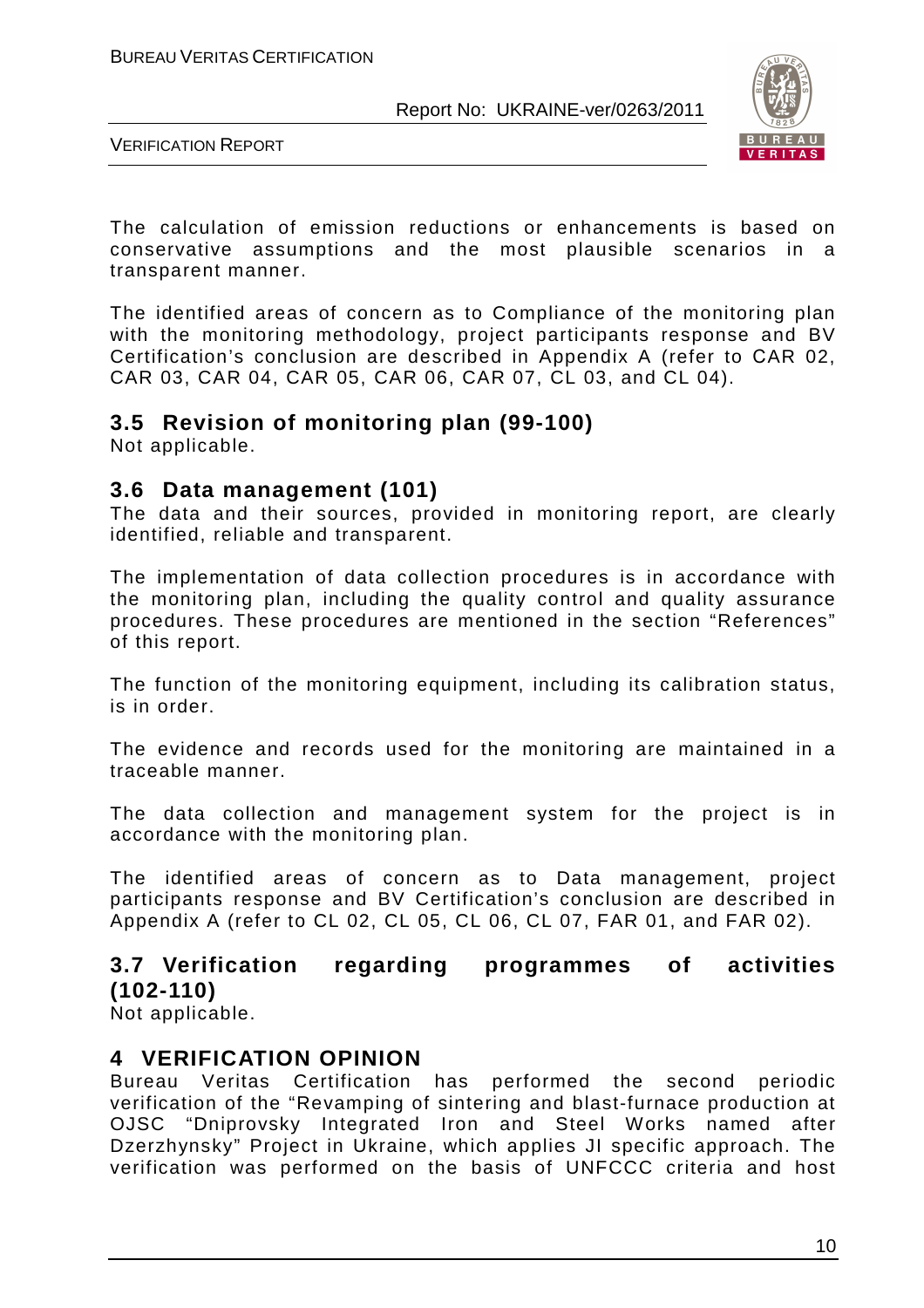

VERIFICATION REPORT

country criteria and also on the criteria given to provide for consistent project operations, monitoring and reporting.

The verification consisted of the following three phases: i) desk review of the project design and the baseline and monitoring plan; ii) follow-up interviews with project stakeholders; iii) resolution of outstanding issues and the issuance of the final verification report and opinion.

The management of PJSC "Dniprovsky Integrated Iron and Steel Works named after Dzerzhynsky" is responsible for the preparation of the GHG emissions data and the reported GHG emission reductions of the project on the basis set out within the project Monitoring and Verification Plan indicated in the final PDD version 6. The development and maintenance of records and reporting procedures in accordance with that plan, including the calculation and determination of GHG emission reductions from the project, is the responsibility of the management of the project.

Bureau Veritas Certification verified the Project Monitoring Report version 2 for the reporting period as indicated below. Bureau Veritas Certification confirms that the project is implemented as planned and described in approved project design documents. Installed equipment being essential for generating emission reductions runs reliably and is calibrated appropriately. The monitoring system is in place and the project is generating GHG emission reductions.

Bureau Veritas Certification can confirm that the GHG emission reductions are accurately calculated and are free of material errors, omissions, or misstatements. Our opinion relates to the project's GHG emissions and resulting GHG emission reductions reported and related to the approved project baseline and monitoring plan, and its associated documents. Based on the information we have seen and evaluated, we confirm, with a reasonable level of assurance, the following statement:

| Reporting period: From 01/01/2010 to 31/12/2010 |                                        |
|-------------------------------------------------|----------------------------------------|
| Baseline emissions                              | $: 8643200$ t $CO2$ equivalents.       |
| Project emissions                               | $: 8$ 141 210 t $CO2$ equivalents.     |
| <b>Emission Reductions</b>                      | 501 990 t CO <sub>2</sub> equivalents. |

For the monitoring period  $(01/01/2010 - 31/12/2010)$ , total amount of emission reductions is 501 990 CO2 equivalents.

Project and baseline emissions which are stated above are rounded by monitoring report developers to the whole figure and are based on calculations which are demonstrated in excel file attached to the monitoring report.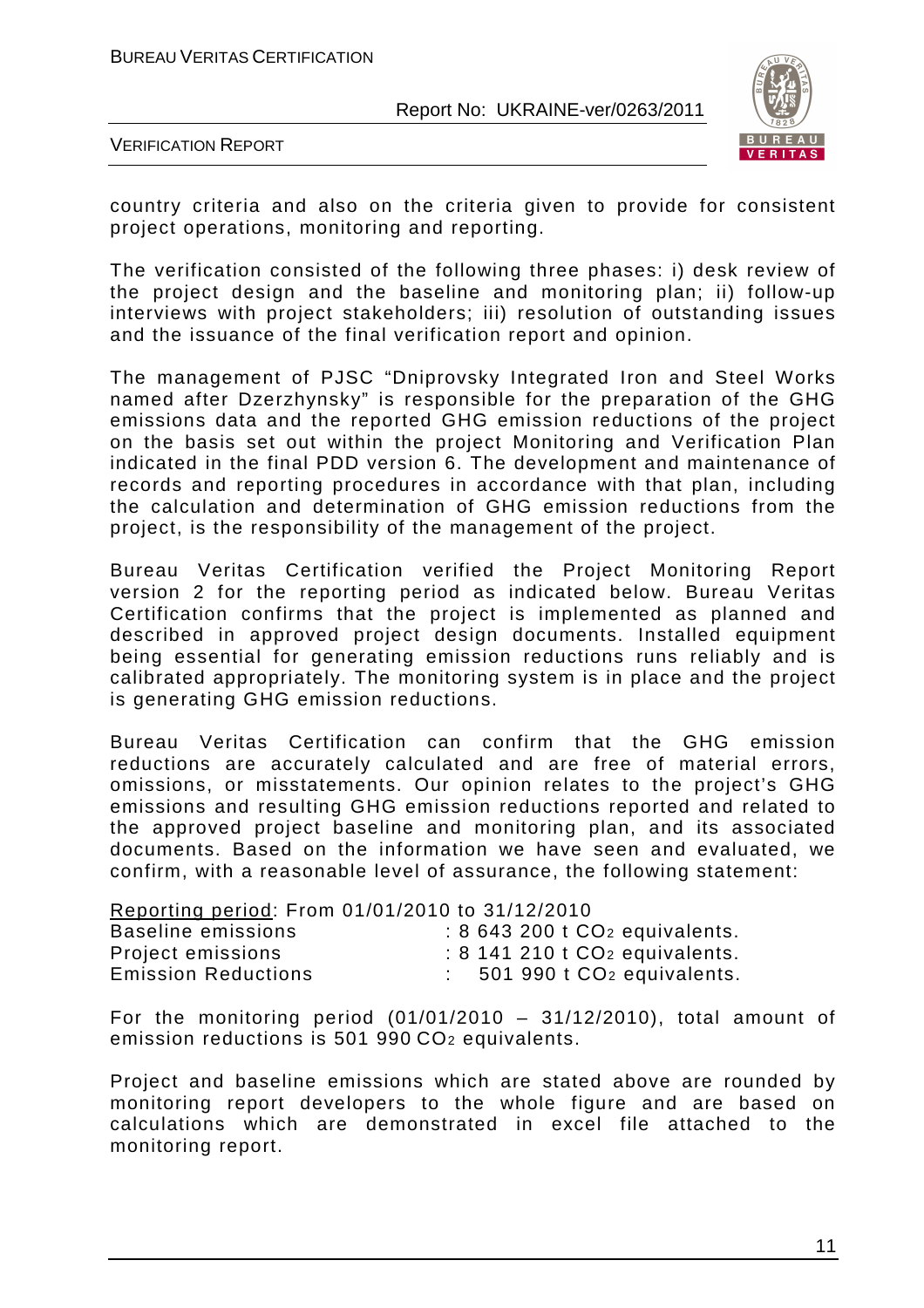

VERIFICATION REPORT

# **5 REFERENCES**

#### **Category 1 Documents:**

Documents provided by Institute for Environment and Energy Conservation Ltd. that relate directly to the GHG components of the project.

- /1/ PDD "Revamping of sintering and blast-furnace production at OJSC "Dniprovsky Integrated Iron and Steel Works named after Dzerzhynsky", version 6 dated 10/05/2011;
- /2/ Decree of Cabinet of Ministers of Ukraine #206, dated 22/02/2006;
- /3/ Monitoring Report "Revamping of sintering and blast-furnace production at OJSC "Dniprovsky Integrated Iron and Steel Works named after Dzerzhynsky" (2010), version 1 dated 20.04.2011;
- /4/ Monitoring Report "Revamping of sintering and blast-furnace production at OJSC "Dniprovsky Integrated Iron and Steel Works named after Dzerzhynsky" (2010), version 2 dated 30.05.2011;
- /5/ Letter of Endorsement № 1807/23/7 on the JI project "Revamping of sintering and blast-furnace production at OJSC "Dniprovsky Integrated Iron and Steel Works named after Dzerzhynsky" dated November, 09, 2010 issued by National Environmental Investment Agency of Ukraine;
- /6/ Declaration of Approval 2011JI15 on the JI project "Revamping of sintering and blast-furnace production at OJSC "Dniprovsky Integrated Iron and Steel Works named after Dzerzhynsky" issued by Ministry of Economic Affairs, Agriculture and Innovation dated 10.05.2011.
- /7/ Letter of Approval #1838/23/7 dated 15/07/2011 on the JI project "Revamping of sintering and blast-furnace production at OJSC "Dniprovsky Integrated Iron and Steel Works named after Dzerzhynsky" issued by State Environmental Investment Agency of Ukraine;
- /8/ Excel-file "Revamping of sintering and blast-furnace production at OJSC DIISW-ER-Monitoring-2010-mod".

#### **Category 2 Documents:**

Background documents related to the design and/or methodologies employed in the design or other reference documents.

- /1/ Glossary of JI terms, version 03, JISC;
- /2/ Guidance on Criteria for Baseline Setting and Monitoring, version 02, JISC;
- /3/ JISC "Clarification regarding the public availability of documents under the verification procedure under the Joint Implementation Supervisory Committee." Version 03;
- /4/ Certificate #TIC1510410697 dated 02/03/2010, valid till 01/03/2013, on management system conformity to EN ISO 14001:2004 standard requirements, issued by TÜV Thüringen e. V.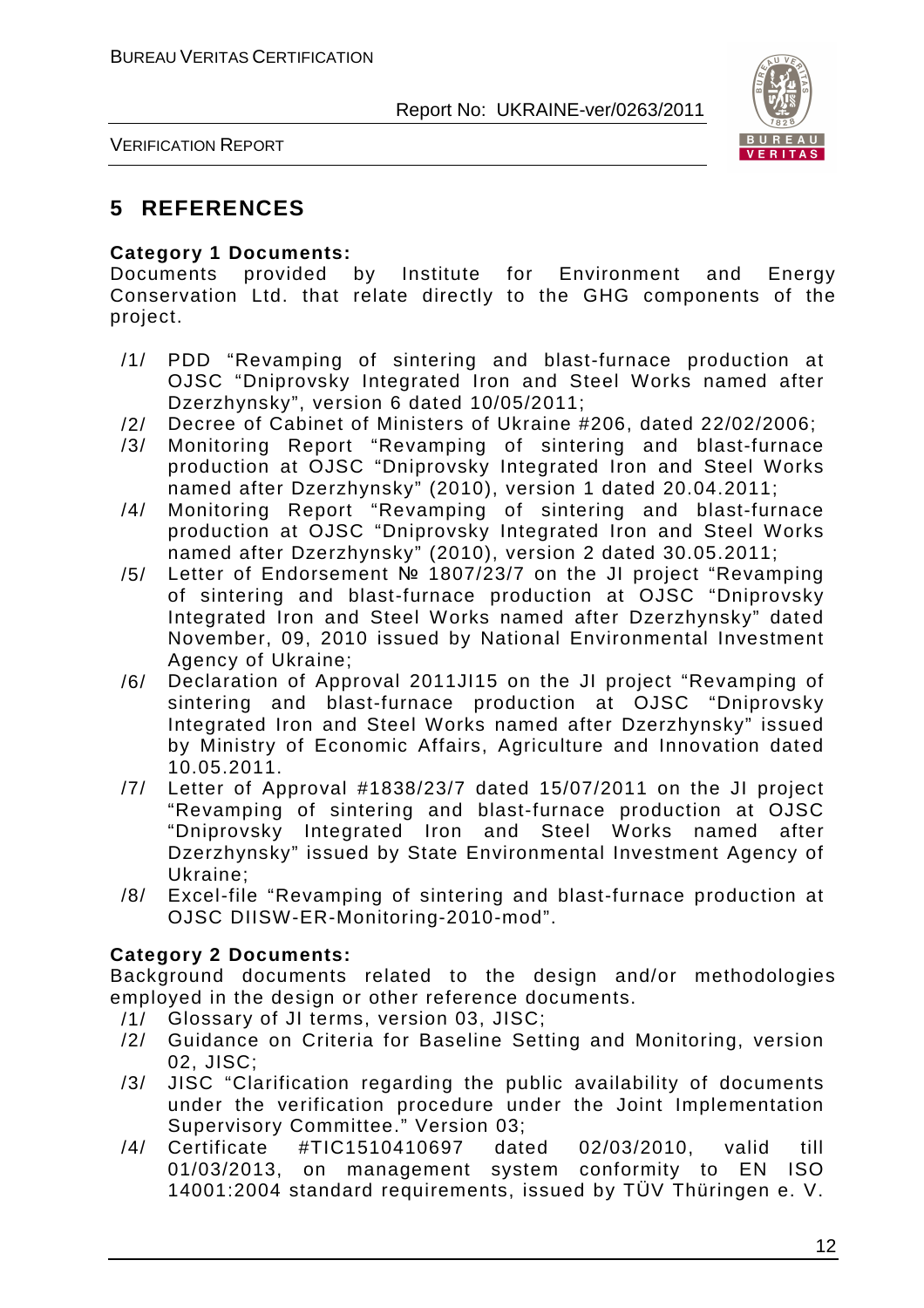

VERIFICATION REPORT

Management System and Personnel Certification Entity;

- /5/ Certificate #TIC1511610202 dated 02/03/2010, valid till 01/03/2013, on management system conformity to BS OHSAS 18001:2007 standard requirements, issued by TÜV Thüringen e. V. Management System and Personnel Certification Entity;
- /6/ License #159170, Series AB, dated 28/08/2006, valid from 22/06/2006 till 01/07/2011, on providing the services to educational establishments, issued by the Ministry of Education and Science of Ukraine;
- /7/ Educational plan on designation courses of oxygen compressor shop air separation unit operators for KHROM-3 krypton and xenon compound input unit safe operation, approved of 17/01/2011, DIISW;
- /8/ Working educational plans and training programmes collected book for air separation operators, 4-6 categories, approved of 16/03/2011, DIISW;
- /9/ Working educational plans and training programmes collected book for sintering worker, approved of 30/06/2010, 4-6 categories, DIISW;
- /10/ Working educational plans and training programmes collected book for ventilation and aspiration units operator, approved of 30/09/2008, 3 categories, DIISW;
- /11/ Working educational plans and training programmes collected book for out-of-furnace steel processing steel maker specialty, approved of 30/09/2008, 6, 7 categories, DIISW;
- /12/ Working educational plans and training programmes collected book for steel-casting operator specialty, approved of 25/06/2010, 5, 6, categories, DIISW;
- /13/ Certificate #1210037982TMS dated 22/03/2010, valid till 21/03/2013, on quality management system conformity to ISO 9001:2008 standard requirements, issued by TÜV SÜD Management Service GmbH Certification Entity;
- /14/ Technical report for 2006, blast furnace shop;
- /15/ Technical report for 2007, blast furnace shop;
- /16/ Report on audit dated 23/07/2010;
- /17/ Technical report for 2010, blast furnace shop;
- /18/ Report on audit dated 16/06/2010;
- /19/ Report on audit dated 07/04/2010;
- /20/ List of meters at ETL of 01/01/2010;
- /21/ Operational logbook, sintering plants 2, 3;
- /22/ Energy consumption results for 2008, 2009, 2010 at DIISW;
- /23/ Photo Active power energy meters at DRZ-10 substation;
- /24/ Energy measurement logbook, DRZ-10 substation;
- /25/ Logbook on energy consumed by DRZ-10 substation (power meters);
- /26/ Photo Natural gas calculation by electric automated system;
- /27/ Photo Oxygen calculation by electric automated system;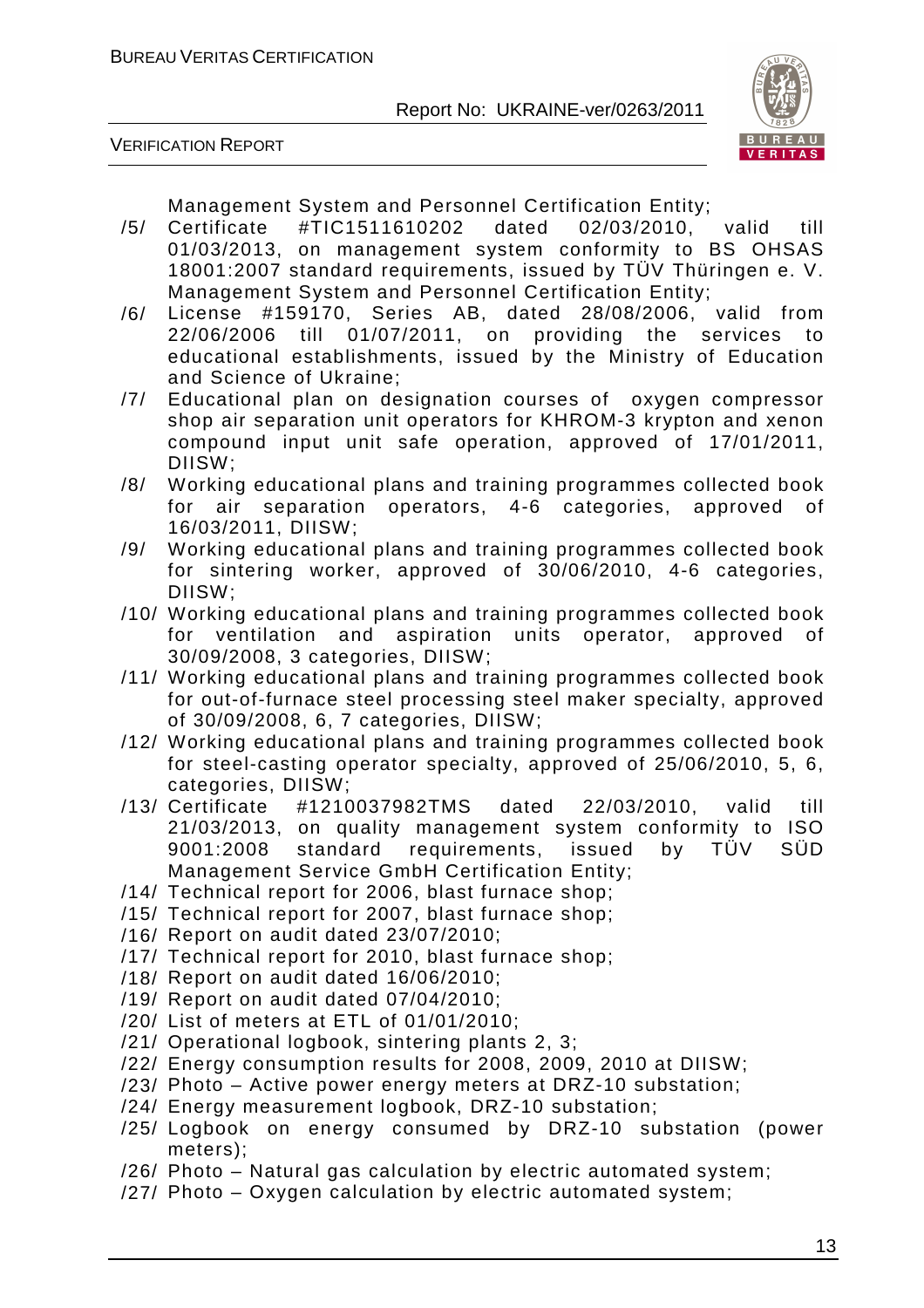

VERIFICATION REPORT

- /28/ Photo Oxygen calculation for April 2011 by electric automated system;
- /29/ Certificate on natural gas physical and chemical characteristics for the period since 01/11/2010 till 30/11/2010, issued by Dnipropetrovsk Chemical Analytical Laboratory;
- /30/ Certificate on natural gas physical and chemical characteristics for the period since 01/09/2010 till 30/09/2010, issued by Dnipropetrovsk Chemical Analytical Laboratory;
- /31/ Certificate on natural gas physical and chemical characteristics for the period since 01/06/2010 till 30/06/2010, issued by Dnipropetrovsk Chemical Analytical Laboratory;
- /32/ Certificate on natural gas physical and chemical characteristics for the period since 01/02/2010 till 28/02/2010, issued by Dnipropetrovsk Chemical Analytical Laboratory;
- /33/ Certificate on natural gas physical and chemical characteristics for the period since 01/03/2010 till 31/03/2010, issued by Dnipropetrovsk Chemical Analytical Laboratory;
- /34/ Certificate #1 dated 31/01/2010. Crude coke gas, sort B, issued by the Bureau Veritas Certification;
- /35/ Certificate #10 dated 26/10/2010. Crude coke gas, sort A, issued by the Bureau Veritas Certification
- /36/ Certificate #8 dated 31/08/2010. Crude coke gas, sort A, issued by the Bureau Veritas Certification;
- /37/ Certificate #9 dated 01/10/2010. Crude coke gas, sort A, issued by the Bureau Veritas Certification;
- /38/ Certificate #3 dated 31/03/2010. Crude coke gas, sort A, issued by the Bureau Veritas Certification;
- /39/ Certificate #6 dated 30/06/2010. Crude coke gas, sort A, issued by the Bureau Veritas Certification;
- /40/ Oxygen consumption logbook for the period from 11/2009 till 10/2010;
- /41/ Report on audit #3330/2ENV/B0 on ISO 14001 standard, issued by TÜV Thüringen e. V. Management System and Personnel Certification Entity;
- /42/ Results of the harmful substances resources operational control at DIISW for 2010;
- /43/ Permit #1210400000-288 on stationary sources air pollution, valid from 11/06/2010 till 11/06/2015, issued by the Ministry of Environmental Protection of Ukraine;
- /44/ Permit on harmful substances air pollution for 2010-2015;
- /45/ Statement #51/ос dated 11/08/2010 on internal audit of EMS and PSMS;
- /46/ Statement #44/ос dated 16/06/2010 on internal audit of EMS and PSMS;
- /47/ Statement #42/ос dated 14/04/2010 on internal audit of EMS and PSMS;
- /48/ Conformity certificate #ДП001081 dated 11/04/2011, issued by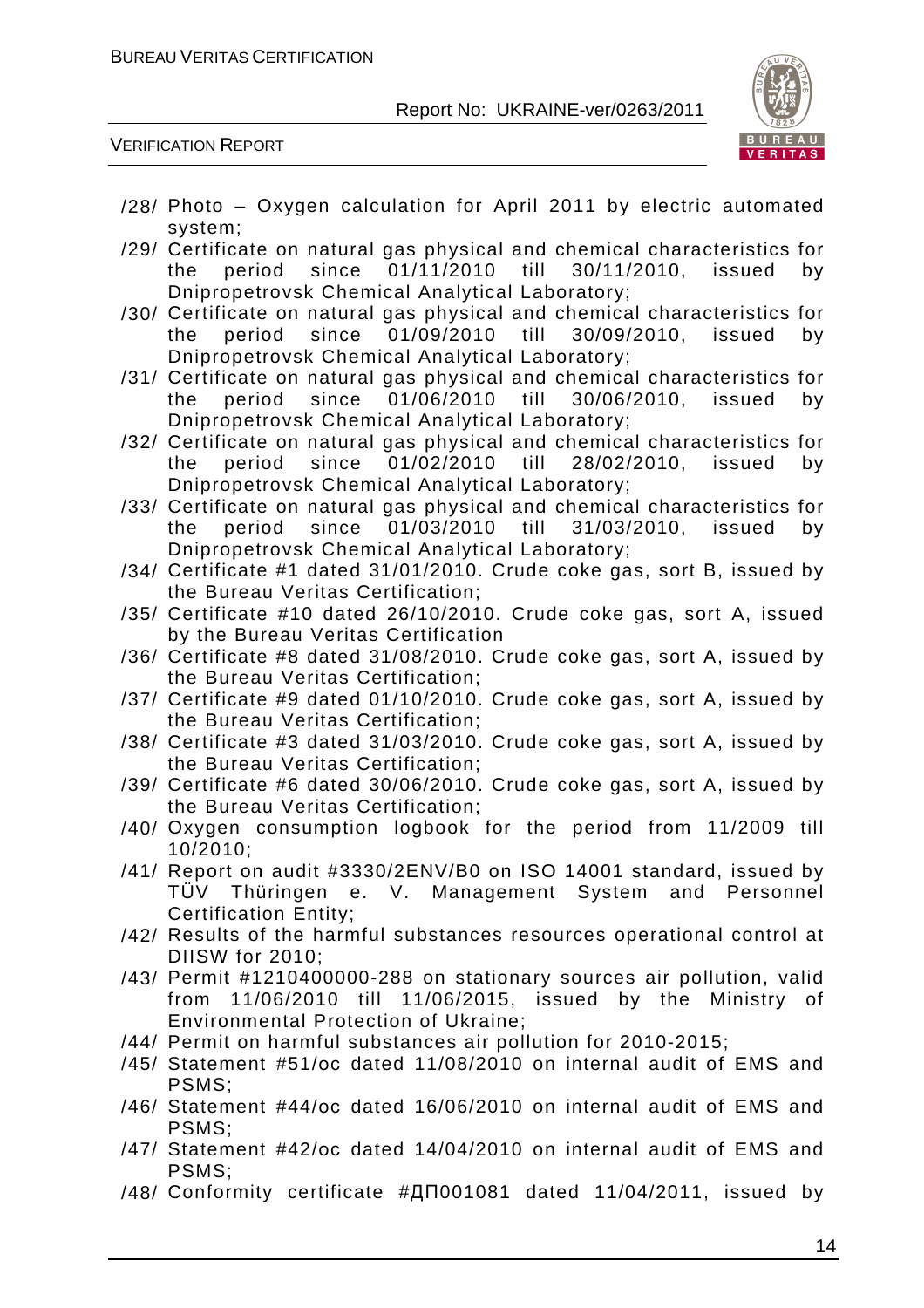



State Dnipropetrovs'k Region Inspection of Architecture and Construction Control;

- /49/ Statement #2 dated 28/01/2011 on object availability for exploitation;
- /50/ Permit #5 dated 16/02/2009 on construction works, issued by State Dnipropetrovs'k Region Inspection of Architecture and Construction Control;
- /51/ Permit #120436900-99, valid from 18/02/2008 till 18/02/2013, on stationary sources air pollution, issued by the Ministry of Environmental Protection of Ukraine;
- /52/ Order #228 dated 26/03/2008;
- /53/ Photo On-line data base on casting process records;
- /54/ Photo On-line data base on materials consumption records;
- /55/ Technical report on blast furnace shop operation for March 2011;
- /56/ Technical report on sinter plant operation for December 2010;
- /57/ Technical report on blast furnace shop operation for December 2010;
- /58/ Technical report on blast furnace shop operation for October 2010;
- /59/ Technical report on converter shop operation for October 2010;
- /60/ Technical report on converter shop operation for November 2010;
- /61/ Technical report on converter shop operation for December 2010;
- /62/ Photo active power meter type САЗУ-И670, serial #42258;
- /63/ Photo active power meter type САЗУ-И670, serial #111336;
- /64/ Photo active power meter type САЗУ-И670, serial #09739;
- /65/ Heat and power plant electric shop operational logbook, started 28/02/2011;
- /66/ Power consumption from 0:00 a.m. till 0:00 p.m.;
- /67/ Power consumption from 16:00 a.m. till 16:00 p.m. for the period; since 27/02/2010 till 01/04/2011;
- /68/ Power consumption by GSU-HPP for June 2010;
- /69/ Passport #857 dated 21/02/2008 on pressure transmitter type Metran, serial #357395;
- /70/ Calibration protocol #857 dated 21/02/2011 on pressure transmitter type Metran, serial #357395;
- /71/ Passport #580 dated 03/2004 on pressure transmitter type Sapfir 22ДД, serial #18807;
- /72/ Calibration protocol #580 dated 08/04/2011 on pressure transmitter type Sapfir 22ДД, serial #18807;
- /73/ Balance sheet for 2010, dated 15/01/2011, on iron during sinter production at DIISW;
- /74/ Technical characteristics of blast furnace #1M and service equipment;
- /75/ Actions on CO2 amount reduction during sinter production at sintering plant #2;
- /76/ Attestation certificate #06544-5-1-26/3 ГОМС dated 01/02/2010, valid 01/02/2013, issued by the Ministry of the Industrial Policy of Ukraine;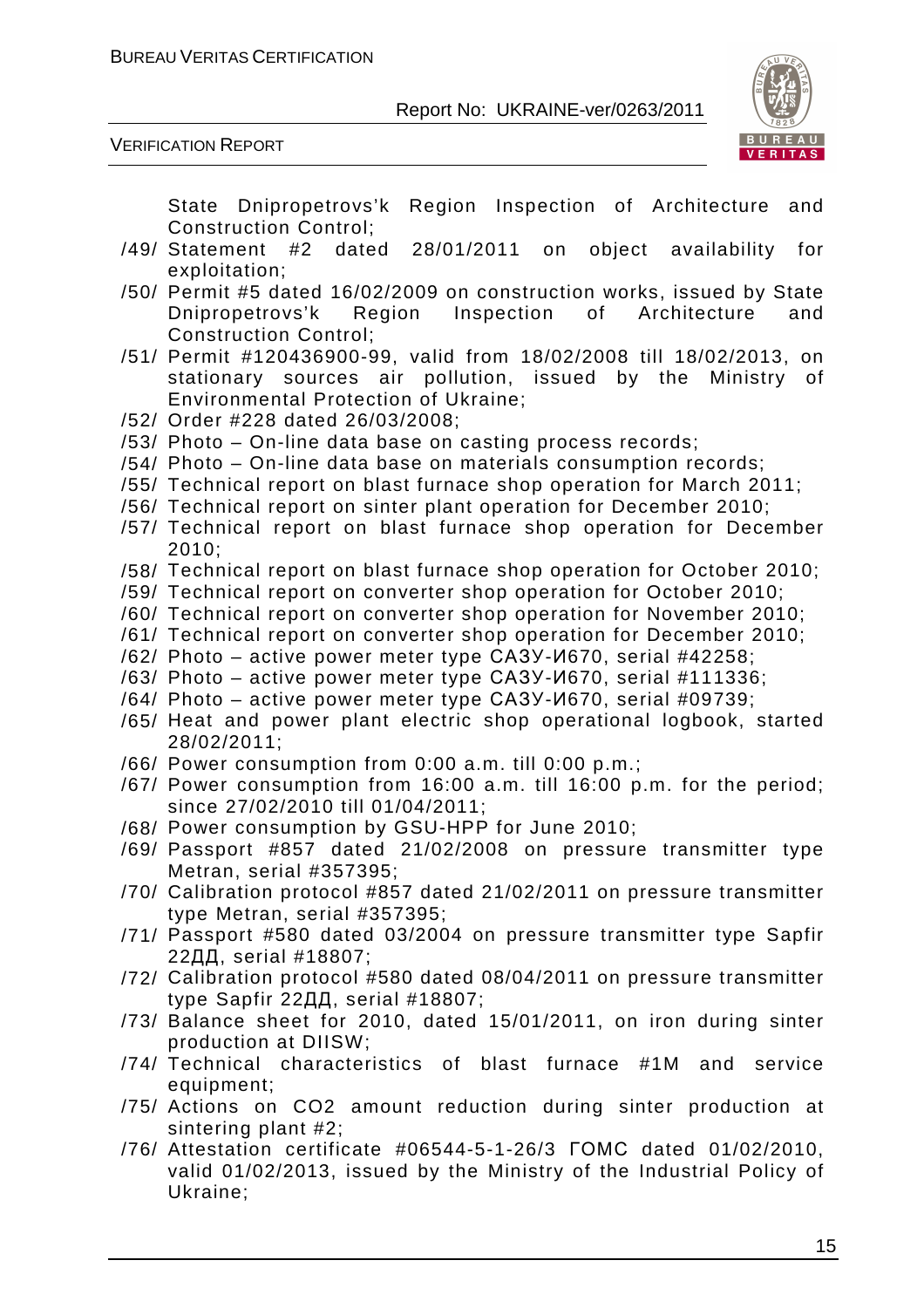

#### VERIFICATION REPORT

/77/ Attestation certificate #06544-5-2-26/3 ГОМС dated 07/07/2008, valid 07/07/2011, issued by the Ministry of the Industrial Policy of Ukraine.

#### **Persons interviewed:**

List persons interviewed during the verification or persons that contributed with other information that are not included in the documents listed above.

- /1/ Antotnov Iu. H. head of the technical department
- /2/ Hyryn Iu. V. chief sintering worker
- /3/ Krupyi V. H. chief blast furnace worker
- /4/ Sudak V. A. chief power engineer
- /5/ Turkyn M. B. deputy chief power engineer
- /6/ Kryzhanivskyi head of the sintering plant #2
- /7/ Marchenko A. I. head of the blast furnace shop
- /8/ Makhlai head of the converter shop
- /9/ Iehorov Iu. V. chief metrologist, head of the control measuring equipment and facilities shop
- /10/ Ievtushenko V. A. acting head of the metrological laboratory
- /11/ Skrypchenko S. A. head of the technological weighting and measuring systems shop
- /12/ Soletskyi V. M. chief engineer of the capital construction office
- /13/ Motsnyi V. V. head of the technical department
- /14/ Oliinyk N. A. head of the project development and construction department
- /15/ Shabanova I. R. head of the personnel technical education and training department
- /16/ Hrytsan I. V. deputy head of the planning and economical department
- /17/ Bairak Iu. M. acting head of the environmental protection service
- /18/ Rudenko Iu. R. deputy head of the sintering and blast furnace production technical department
- /19/ Honcharenko S. H. head of the technical department reequipment
- /20/ Karpenko N. L. 1 category engineer of technical department blast furnace bureau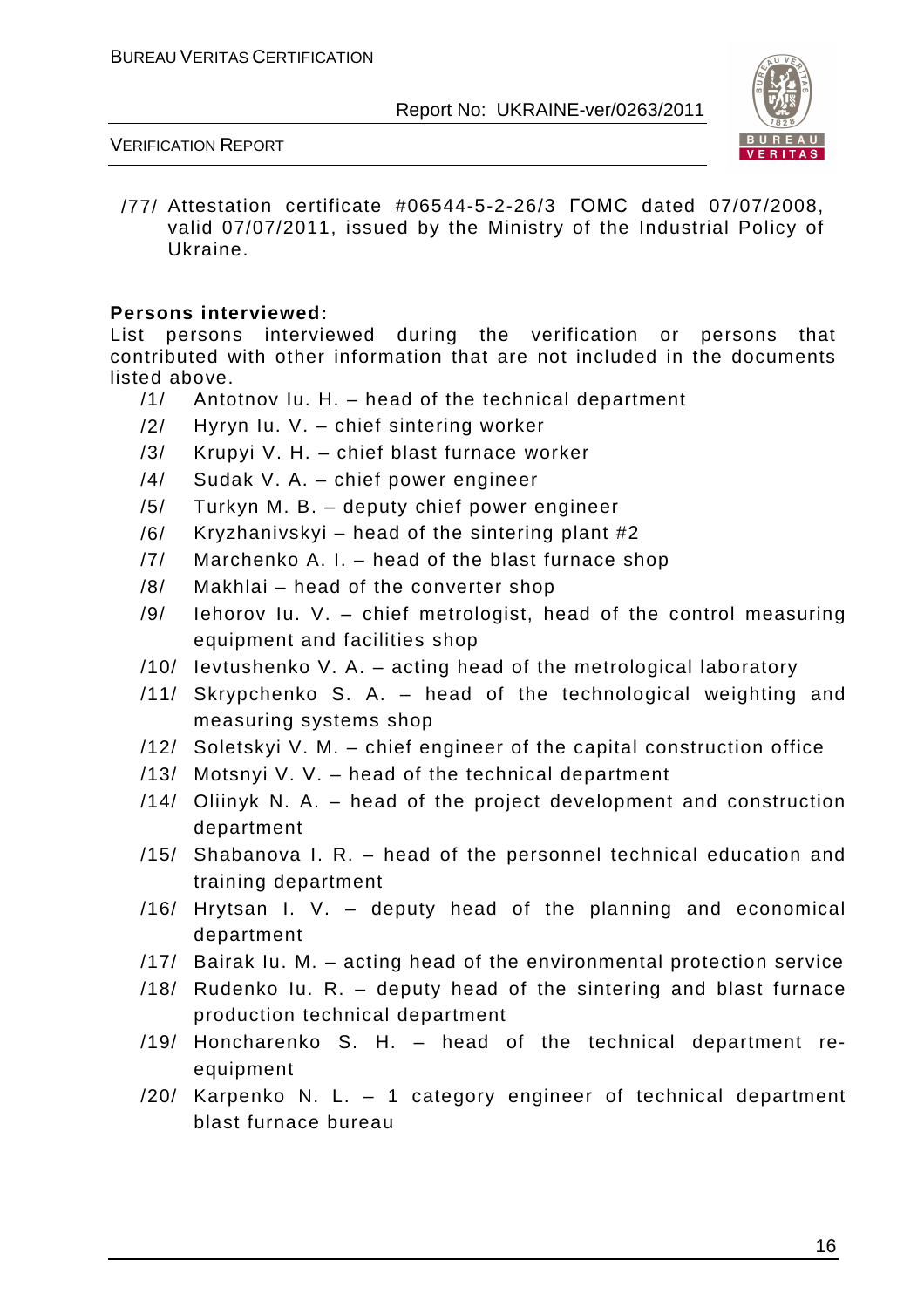

VERIFICATION REPORT

# **APPENDIX A: VERIFICATION PROTOCOL**

### **BUREAU VERITAS CERTIFICATION HOLDING SAS**

#### **Check list for verification, according to the JOINT IMPLEMENTATION DETERMINATION AND VERIFICATION MANUAL (Version 01)**

| <b>DVM</b>       | <b>Check Item</b>                                                                                                                                                                                                      | <b>Initial finding</b>                                                                                                                                                             | <b>Draft</b>      | <b>Final</b>      |
|------------------|------------------------------------------------------------------------------------------------------------------------------------------------------------------------------------------------------------------------|------------------------------------------------------------------------------------------------------------------------------------------------------------------------------------|-------------------|-------------------|
| <b>Paragraph</b> |                                                                                                                                                                                                                        |                                                                                                                                                                                    | <b>Conclusion</b> | <b>Conclusion</b> |
|                  | <b>Project approvals by Parties involved</b>                                                                                                                                                                           |                                                                                                                                                                                    |                   |                   |
| 90               | Party, issued a written project<br>approval when submitting the first<br>verification<br>report<br>to<br>the<br>secretariat for publication in<br>accordance with paragraph 38 of<br>the JI guidelines, at the latest? | Has the DFPs of at least one $ CAR$ 01. There is no written project<br>Party involved, other than the host   approval from Parties involved indicated in<br>the Monitoring Report. | <b>CAR 01</b>     | OK.               |
| 91               | Are<br>approvals by Parties involved involved are unconditional.<br>unconditional?                                                                                                                                     | all the written project The written project approvals by Parties                                                                                                                   | OK.               | <b>OK</b>         |
|                  | <b>Project implementation</b>                                                                                                                                                                                          |                                                                                                                                                                                    |                   |                   |
| 92               | accordance with the PDD<br>in l<br>regarding which the determination   schedule included in the PDD.<br>has been deemed final and is so<br>listed on the UNFCCC JI website?                                            | Has the project been implemented   Implementation of the project activity is<br>based on the project implementation                                                                | OK.               | <b>OK</b>         |
| 93               |                                                                                                                                                                                                                        | What is the status of operation of   Monitoring report indicates the current<br>the project during the monitoring status of the project activity implementation.                   |                   |                   |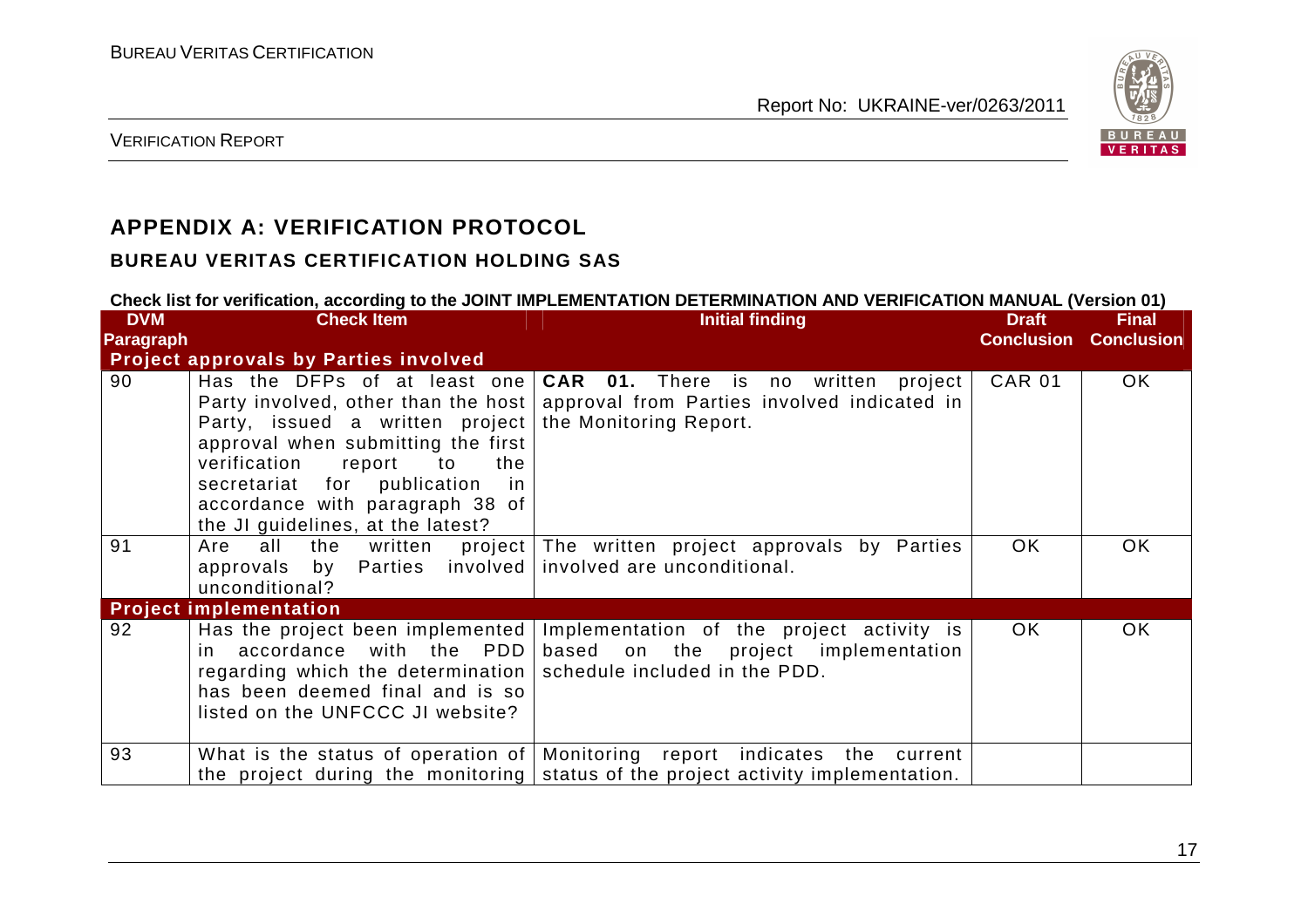

| <b>VERIFICATION REPORT</b> |                                                                                                                                                                                                                                                                                                                                                                                                                                                                                                                                                                                                                                                                                                                                                                                                                                                                                                                                                                                                                                               | BUREAU<br><b>VERITAS</b> |
|----------------------------|-----------------------------------------------------------------------------------------------------------------------------------------------------------------------------------------------------------------------------------------------------------------------------------------------------------------------------------------------------------------------------------------------------------------------------------------------------------------------------------------------------------------------------------------------------------------------------------------------------------------------------------------------------------------------------------------------------------------------------------------------------------------------------------------------------------------------------------------------------------------------------------------------------------------------------------------------------------------------------------------------------------------------------------------------|--------------------------|
| period?                    | 1. Technological improvements in the BFs<br>operation:<br>- improvement of blast furnace coke quality;<br>- decreasing the silicon content in the pig<br>iron;<br>decreasing the BFs idle times and<br>downtime;<br>- partial substitution of the limestone by<br>lime;<br>- improvement of the quality of agglomerate.<br>2. Renewal and reconstruction of BF#1M.<br>3. Implementation of a new oxygen plant<br>AKAp 40/53-4.<br>4. Modernization of the sintering process:<br>improvements of solid fuel burning<br>process, which is part of the sintering<br>charge;<br>- increase of the level of steel waste<br>utilization;<br>- implementation of the state-of-the-art dust<br>suppression and gas purification facilities;<br>- optimization of limestone decomposition<br>reaction;<br>improvement of natural gas burning<br>process, which is supplied to burners for the<br>ignition of sintering charge;<br>- improvements of chemical composition of<br>sinter charge;<br>reduction of fine fraction content in<br>agglomerate. |                          |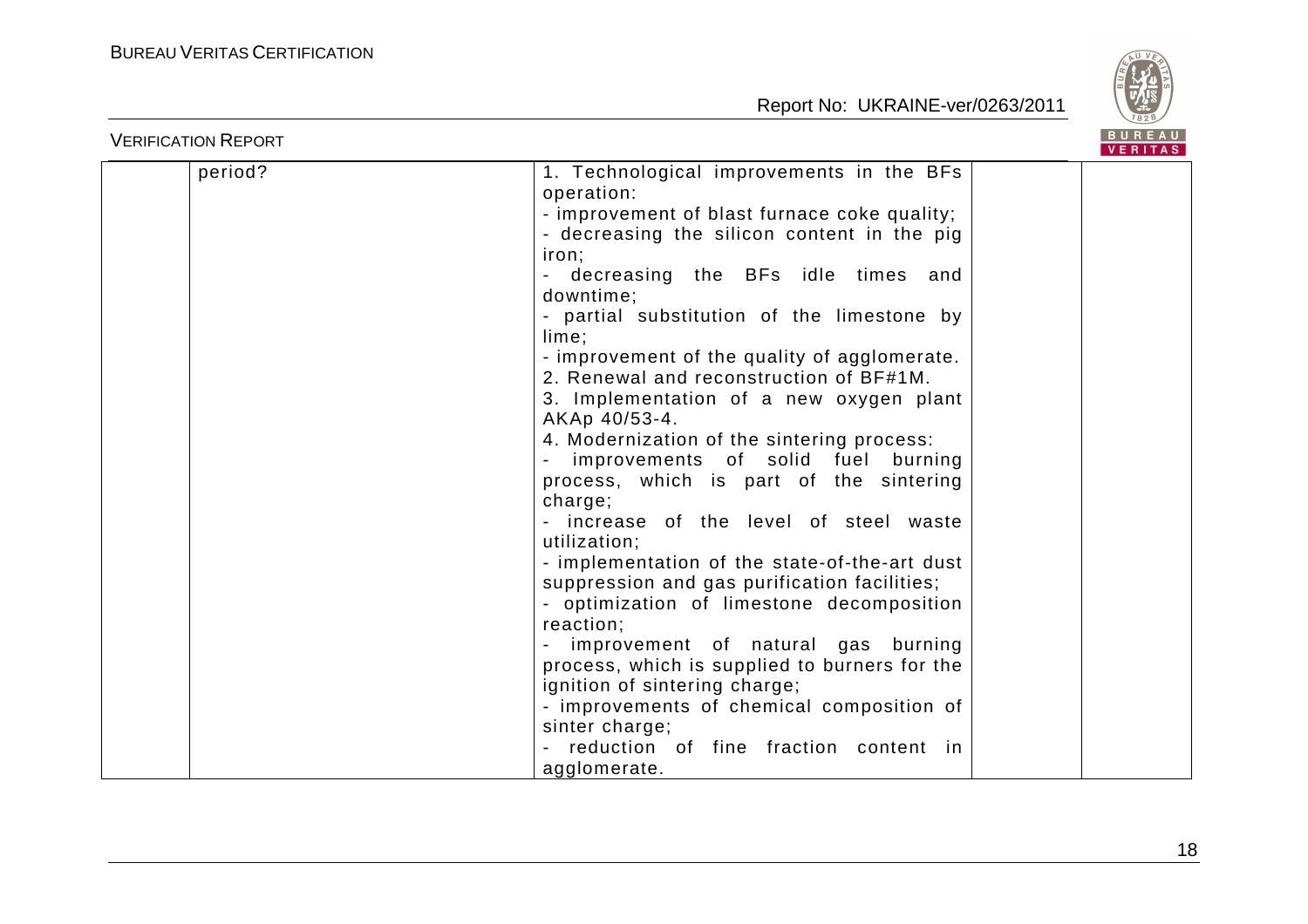

| BUREAU<br><b>VERIFICATION REPORT</b><br><b>VERITAS</b> |                                                                                                                                                                                                                                                            |                                                                                                                                                                                                                                                                                    |              |           |
|--------------------------------------------------------|------------------------------------------------------------------------------------------------------------------------------------------------------------------------------------------------------------------------------------------------------------|------------------------------------------------------------------------------------------------------------------------------------------------------------------------------------------------------------------------------------------------------------------------------------|--------------|-----------|
|                                                        |                                                                                                                                                                                                                                                            | CL 01. The implementation date for new<br>oxygen plant AKAp 40/53-4 is the year<br>2007. Please, revise the<br>information<br>concerning<br>chronology<br>of<br>measures'<br>implementation.                                                                                       | <b>CL 01</b> | OK.       |
|                                                        | <b>Compliance with monitoring plan</b>                                                                                                                                                                                                                     |                                                                                                                                                                                                                                                                                    |              |           |
| 94                                                     | monitoring occur<br>the<br>Did<br>in in<br>accordance with the monitoring<br>in<br>plan<br>included<br>the<br><b>PDD</b><br>regarding which the determination<br>has been deemed final and is so<br>listed on the UNFCCC JI website?                       | The monitoring is based on actual data<br>(mentioned in the reporting documents) of<br>output production, and FER (fuel and energy<br>resources)<br>consumption<br>under<br>the<br>projectline and baseline scenarios as it is<br>required by the JI PDD.                          | OK.          | OK        |
| 95(a)                                                  | For calculating the emission<br>reductions or enhancements of net<br>removals, were key factors, e.g.<br>those listed in 23 (b) (i)-(vii)<br>above, influencing the baseline<br>emissions or net removals and the<br>activity level of the project and the | According to the monitoring report, key<br>factors and other risks associated with the<br>project (that can influence baseline and<br>project emissions) are taken into account.<br><b>CL</b><br>02. Please, provide<br>information<br>concerning reporting risks and include this | CL 02        | <b>OK</b> |
|                                                        | emissions or removals as well as<br>risks associated with the project<br>taken<br>into<br>account,<br>as<br>appropriate?                                                                                                                                   | information in the Monitoring Report. Also,<br>whether<br>please,<br>clarify<br>there<br>are<br>possibilities of redundant data monitoring in<br>case of having problems with the used<br>monitoring equipment.                                                                    |              |           |
| 95(b)                                                  | for<br>data<br>used<br>Are<br>sources<br>calculating emission reductions or<br>enhancements of net removals<br>clearly identified, reliable and<br>transparent?                                                                                            | Data sources used for calculating emission<br>reductions<br>identified<br>the<br>are<br>in<br>Monitoring report.<br>Data were collected in the electronic<br>of DIISW<br>and<br>database<br>in<br>printed<br>documents. Also data were systematized in                             |              |           |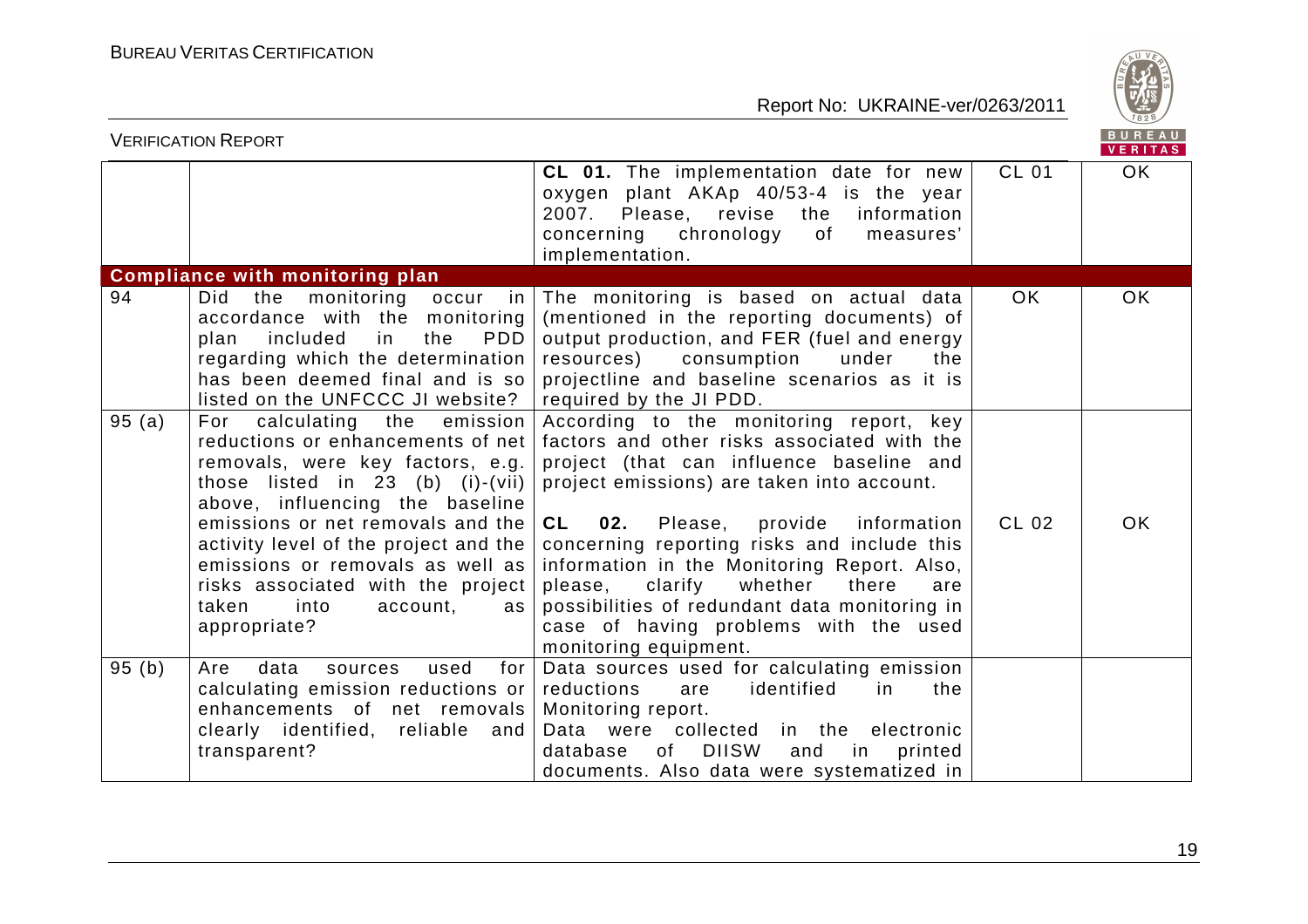



|          | <b>VERIFICATION REPORT</b>                                                                                                                                                         |                                                                                                                                                                                                                                                                                                |               | <b>BUREAU</b><br><b>VERITAS</b> |
|----------|------------------------------------------------------------------------------------------------------------------------------------------------------------------------------------|------------------------------------------------------------------------------------------------------------------------------------------------------------------------------------------------------------------------------------------------------------------------------------------------|---------------|---------------------------------|
|          |                                                                                                                                                                                    | the documents of the daily, monthly and<br>annually registration. All those documents<br>were saved in the planning-economic<br>department.                                                                                                                                                    |               |                                 |
|          |                                                                                                                                                                                    | <b>CAR 02.</b> Please, make all the calculations<br>for the year 2010 using actual data (not<br>predicted data).                                                                                                                                                                               | <b>CAR 02</b> | <b>OK</b>                       |
|          |                                                                                                                                                                                    | <b>CAR 03.</b> Please, confirm all the values (in<br>the tables<br>on projectline<br>parameters<br>monitored)<br>by<br>providing<br>appropriate<br>documents (calculations).                                                                                                                   | <b>CAR 03</b> | <b>OK</b>                       |
|          |                                                                                                                                                                                    | <b>CAR 04.</b> Please, provide (in the Monitoring<br>Report) the list of measuring equipment<br>(used for monitoring) for all the parameters<br>monitored. Also, state the periodicity (for<br>the<br>monitoring<br>period)<br>of<br>calibration/verification for the monitoring<br>equipment. | <b>CAR 04</b> | <b>OK</b>                       |
| 95 $(c)$ | Are emission factors, including<br>default emission factors, if used<br>calculating the<br>emission<br>for<br>reductions or enhancements of net<br>removals, selected by carefully | <b>CAR 05.</b> Please, unify the information on<br>emission factors for electricity consumption<br>and fuel consumption used for different<br>processes.                                                                                                                                       | <b>CAR 05</b> | <b>OK</b>                       |
|          | balancing<br>accuracy<br>and<br>reasonableness, and appropriately<br>justified of the choice?                                                                                      | CAR 06. Please, give clear references to<br>values of all the emission factors included<br>to the table on parameters monitored.                                                                                                                                                               | <b>CAR 06</b> | <b>OK</b>                       |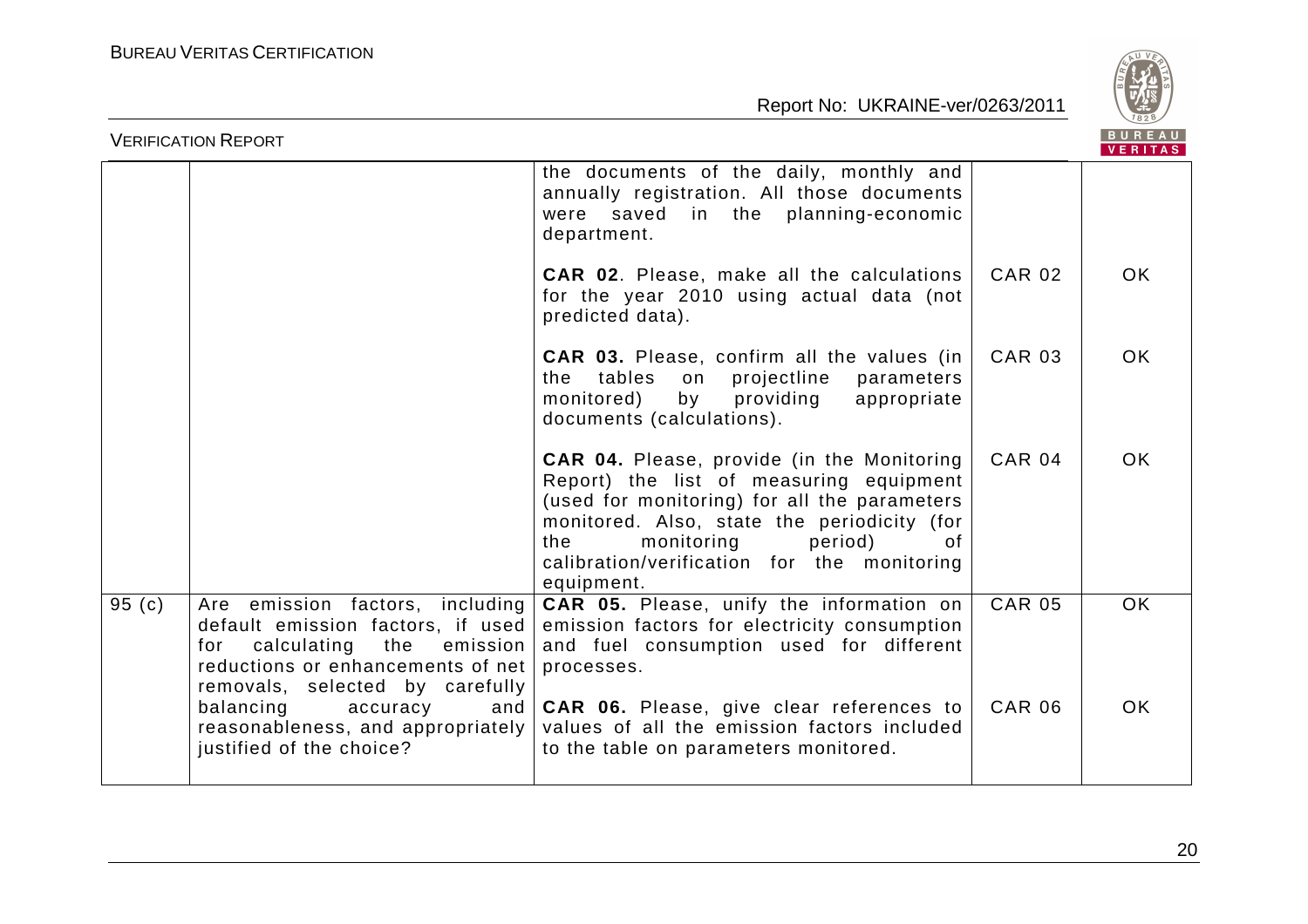

|        | <b>VERIFICATION REPORT</b>                                                                                                                                                                                                                                                                                                          |                                                                                                                                                                                     |               | $\sim$<br>BUREAU<br>VERITAS |
|--------|-------------------------------------------------------------------------------------------------------------------------------------------------------------------------------------------------------------------------------------------------------------------------------------------------------------------------------------|-------------------------------------------------------------------------------------------------------------------------------------------------------------------------------------|---------------|-----------------------------|
| 95(d)  | Is the calculation of emission<br>reductions or enhancements of net<br>removals based on conservative<br>the<br>and<br>assumptions<br>most<br>plausible<br>in<br>scenarios<br>a                                                                                                                                                     | CL 03. Please, clarify exactly whether the<br>calculation of emission reductions is based<br>on conservative assumptions or not. If yes,<br>indicate this in the Monitoring Report. | CL 03         | <b>OK</b>                   |
|        | transparent manner?                                                                                                                                                                                                                                                                                                                 | <b>CAR 07.</b> Please, provide Excel-files with<br>emission reductions calculations.                                                                                                | <b>CAR 07</b> | <b>OK</b>                   |
|        |                                                                                                                                                                                                                                                                                                                                     | CL 04. Please, include in the Monitoring<br>Report information concerning leakages<br>(even if the leakages are negligible, it shall<br>be stated in the Monitoring Report).        | <b>CL 04</b>  | <b>OK</b>                   |
|        | <b>Applicable to JI SSC projects only</b>                                                                                                                                                                                                                                                                                           |                                                                                                                                                                                     |               |                             |
| 96     | Is the relevant threshold to be<br>classified as JI SSC project not<br>exceeded during the monitoring<br>period on an annual average<br>basis?<br>If the threshold is exceeded, is the<br>maximum emission reduction level<br>estimated in the PDD for the JI<br>SSC project or the bundle for the<br>monitoring period determined? | N/A                                                                                                                                                                                 | N/A           | N/A                         |
|        | Applicable to bundled JI SSC projects only                                                                                                                                                                                                                                                                                          |                                                                                                                                                                                     |               |                             |
| 97(a)  | Has the composition of the bundle<br>not changed from that is stated in<br>F-JI-SSCBUNDLE?                                                                                                                                                                                                                                          | N/A                                                                                                                                                                                 | N/A           | N/A                         |
| 97 (b) | determination<br>the<br>lf.<br>was<br>conducted on the basis of an<br>overall monitoring plan, have the                                                                                                                                                                                                                             | N/A                                                                                                                                                                                 | N/A           | N/A                         |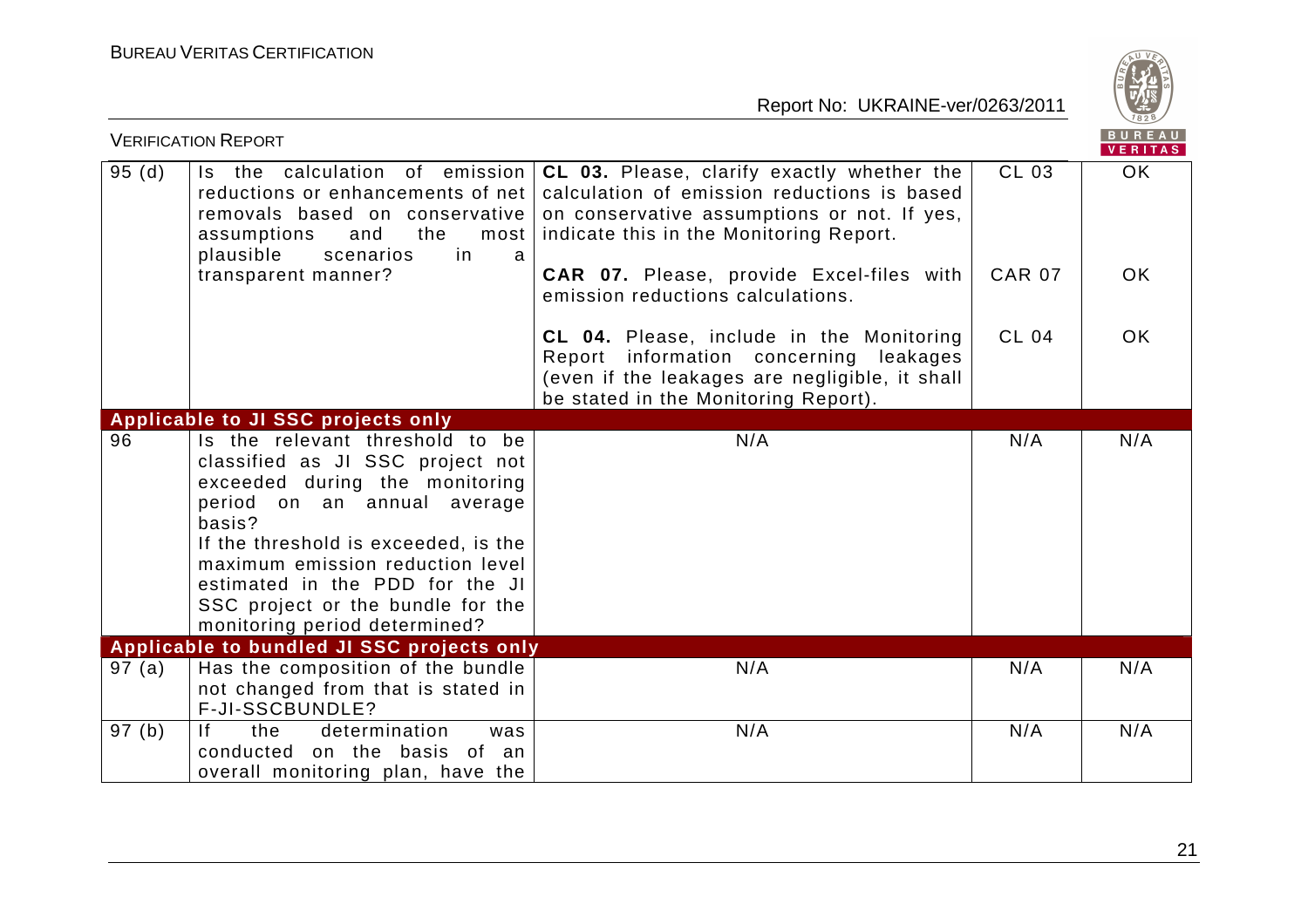

|         | <b>VERIFICATION REPORT</b>                                                                                                                                                                                                                                                                                                                       |                                                                                        |     | <b>BUREAU</b><br>VERITAS |
|---------|--------------------------------------------------------------------------------------------------------------------------------------------------------------------------------------------------------------------------------------------------------------------------------------------------------------------------------------------------|----------------------------------------------------------------------------------------|-----|--------------------------|
|         | project participants submitted a<br>common monitoring report?                                                                                                                                                                                                                                                                                    |                                                                                        |     |                          |
| 98      | If the monitoring is based on a<br>monitoring plan that provides for<br>overlapping monitoring periods,<br>are the monitoring periods per<br>component of the project clearly<br>specified in the monitoring report?<br>Do the monitoring periods not<br>overlap with those for which<br>verifications were already deemed<br>final in the past? | N/A                                                                                    | N/A | N/A                      |
|         | <b>Revision of monitoring plan</b><br>Applicable only if monitoring plan is revised by project participant                                                                                                                                                                                                                                       |                                                                                        |     |                          |
| 99(a)   | Did<br>the<br>project<br>participants<br>provide<br>appropriate<br>an<br>justification<br>the proposed<br>for<br>revision?                                                                                                                                                                                                                       | N/A                                                                                    | N/A | N/A                      |
| 99(b)   | the<br>proposed<br>revision<br>Does<br>and/or<br>improve the<br>accuracy<br>applicability<br>of<br>information<br>collected compared to the original<br>monitoring plan without changing<br>conformity with the relevant rules<br>regulations<br>for<br>and<br>the<br>establishment of monitoring plans?                                         | N/A                                                                                    | N/A | N/A                      |
|         | Data management                                                                                                                                                                                                                                                                                                                                  |                                                                                        |     |                          |
| 101 (a) | Is the implementation of data   Procedures<br>collection<br>procedures<br>$accordance$ with the monitoring monitoring plan.                                                                                                                                                                                                                      | of<br>collection<br>data<br>are<br>in   implemented<br>in<br>compliance<br>the<br>with |     |                          |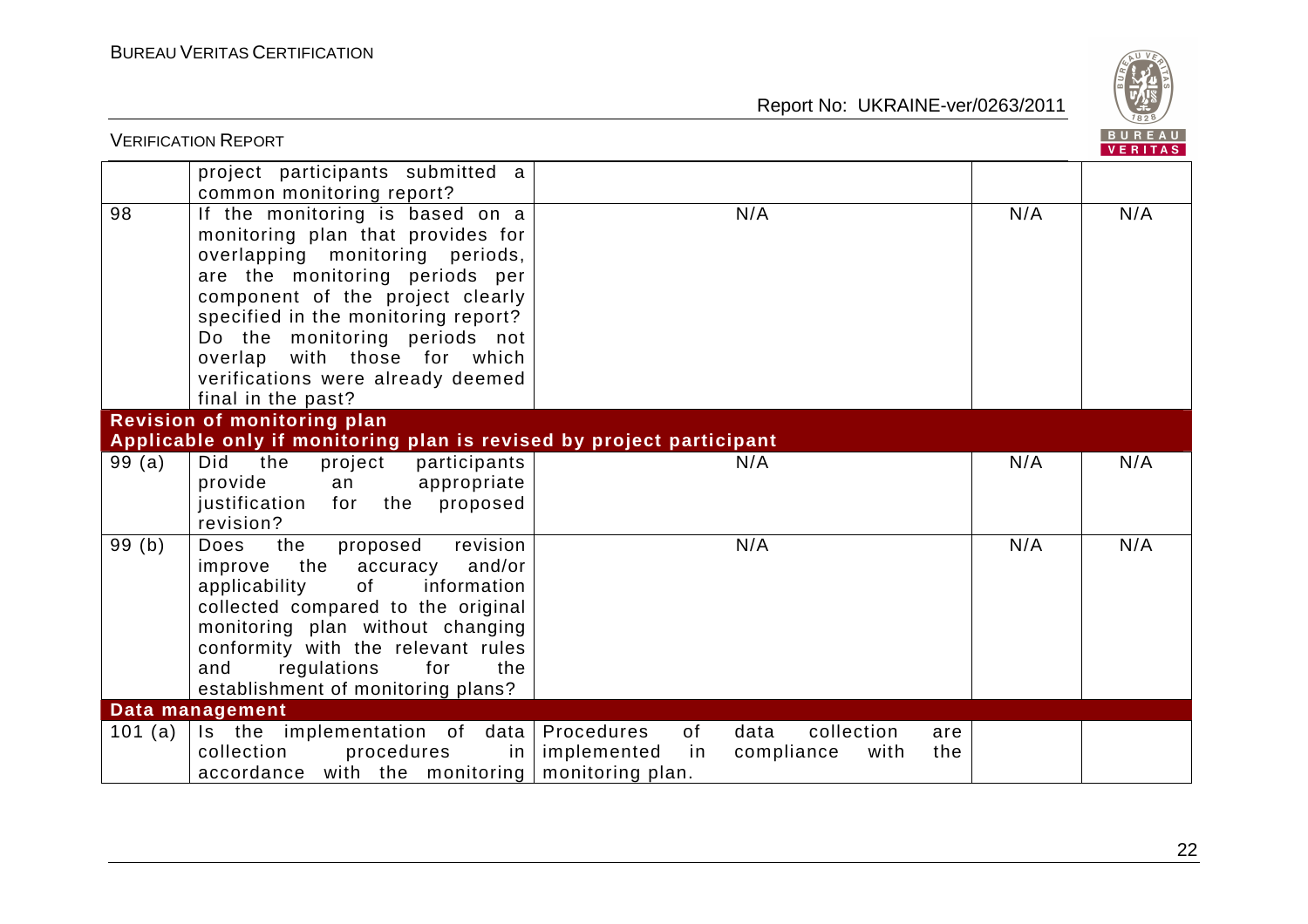

| <b>VERIFICATION REPORT</b> |                                                                                                           |                                                                                                                                                                                                                                                                                                                   |              |           |
|----------------------------|-----------------------------------------------------------------------------------------------------------|-------------------------------------------------------------------------------------------------------------------------------------------------------------------------------------------------------------------------------------------------------------------------------------------------------------------|--------------|-----------|
|                            | plan, including the quality control<br>and<br>quality<br>assurance<br>procedures?                         | CL 05. Please, give transparent (traceable)<br>description of the data collection procedures<br>in the Monitoring report.                                                                                                                                                                                         | CL 05        | OK.       |
|                            |                                                                                                           | CL 06. Please, include (in the monitoring<br>report) information on compliance audits for<br>the standards ISO 9001, ISO 14000,<br>OHSAS 18000 conducted<br>during<br>the<br>monitoring period.                                                                                                                   | CL 06        | <b>OK</b> |
|                            |                                                                                                           | <b>CL 07.</b> Please, include information (which<br>can be related to the project) on training<br>and qualification conducted during the<br>monitoring period.                                                                                                                                                    | <b>CL 07</b> | <b>OK</b> |
| 101(b)                     | Is the function of the monitoring<br>including<br>equipment,<br>its  <br>calibration status, is in order? | The monitoring equipment is<br>properly<br>calibrated.<br>Passports for monitoring equipment and the<br>date of its last calibration were checked by<br>verifiers on the site-visit.                                                                                                                              | <b>OK</b>    | <b>OK</b> |
| 101(c)                     | Are the evidence and records<br>for<br>the<br>monitoring<br>used<br>maintained in a traceable manner?     | Monitoring data is collected into electronic<br>database of DIISW as well as in paper<br>format. Data is further compiled in (i) day-<br>to-day records, (ii) quarterly records, and<br>(iii) annual records. All records are finally<br>stored in Planning Department.<br>After the determination of the project |              |           |
|                            |                                                                                                           | "Revamping of sintering and blast-furnace<br>production at OJSC "Dniprovsky Integrated                                                                                                                                                                                                                            |              |           |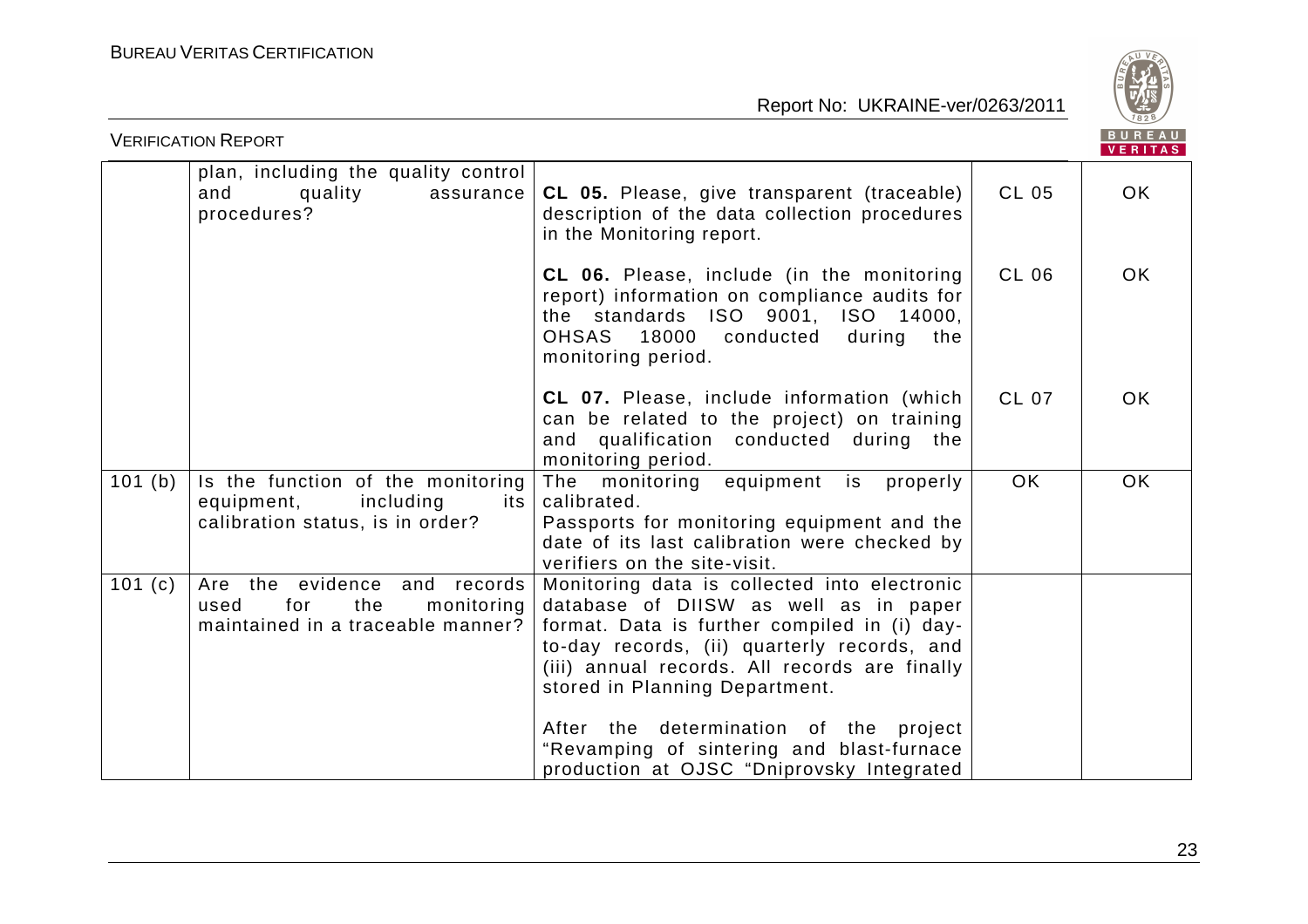

|        | <b>VERIFICATION REPORT</b>                                                                                                          |                                                                                                                                                                                                                                                                                                                                                    |               | BUREAU<br><b>VERITAS</b>                                              |
|--------|-------------------------------------------------------------------------------------------------------------------------------------|----------------------------------------------------------------------------------------------------------------------------------------------------------------------------------------------------------------------------------------------------------------------------------------------------------------------------------------------------|---------------|-----------------------------------------------------------------------|
|        |                                                                                                                                     | Steel<br>Works<br>after<br>and<br>named<br>Iron<br>Dzerzhynsky", the FAR 01 remains open.<br>The FAR (FAR 01 of this report) is still<br>under consideration; the order concerning<br>the procedure for keeping monitoring data is<br>expected to be issued by DIISW in July<br>2011. FAR 01 will be checked during next<br>periodic verification. |               |                                                                       |
|        |                                                                                                                                     | FAR 01. The data to be monitored and<br>required for determination are to be kept for<br>two years after the last transfer of emission<br>reductions units for the project. The order<br>concerning the procedure for keeping<br>monitoring data should be issued by DIISW.                                                                        | <b>FAR 01</b> | The issue<br>will be<br>checked<br>during the<br>next<br>verification |
| 101(d) | collection<br>the<br>data<br>and<br>Is.<br>management<br>system<br>for<br>the<br>project in accordance with the<br>monitoring plan? | The data collection and management system<br>for the project is in accordance with the<br>monitoring plan.                                                                                                                                                                                                                                         |               |                                                                       |
|        |                                                                                                                                     | FAR 02. At the DIISW the order concerning<br>indication of the names of the personnel<br>involved in the monitoring should be issued.                                                                                                                                                                                                              | <b>FAR 02</b> | The issue<br>will be<br>checked on<br>the next<br>verification        |
|        |                                                                                                                                     | Verification regarding programs of activities (additional elements for assessment)                                                                                                                                                                                                                                                                 |               |                                                                       |
| 102    | Is any JPA that has not been<br>added to the JI PoA not verified?                                                                   | N/A                                                                                                                                                                                                                                                                                                                                                | N/A           | N/A                                                                   |
| 103    | Is the verification based on the<br>monitoring reports of all JPAs to<br>be verified?                                               | N/A                                                                                                                                                                                                                                                                                                                                                | N/A           | N/A                                                                   |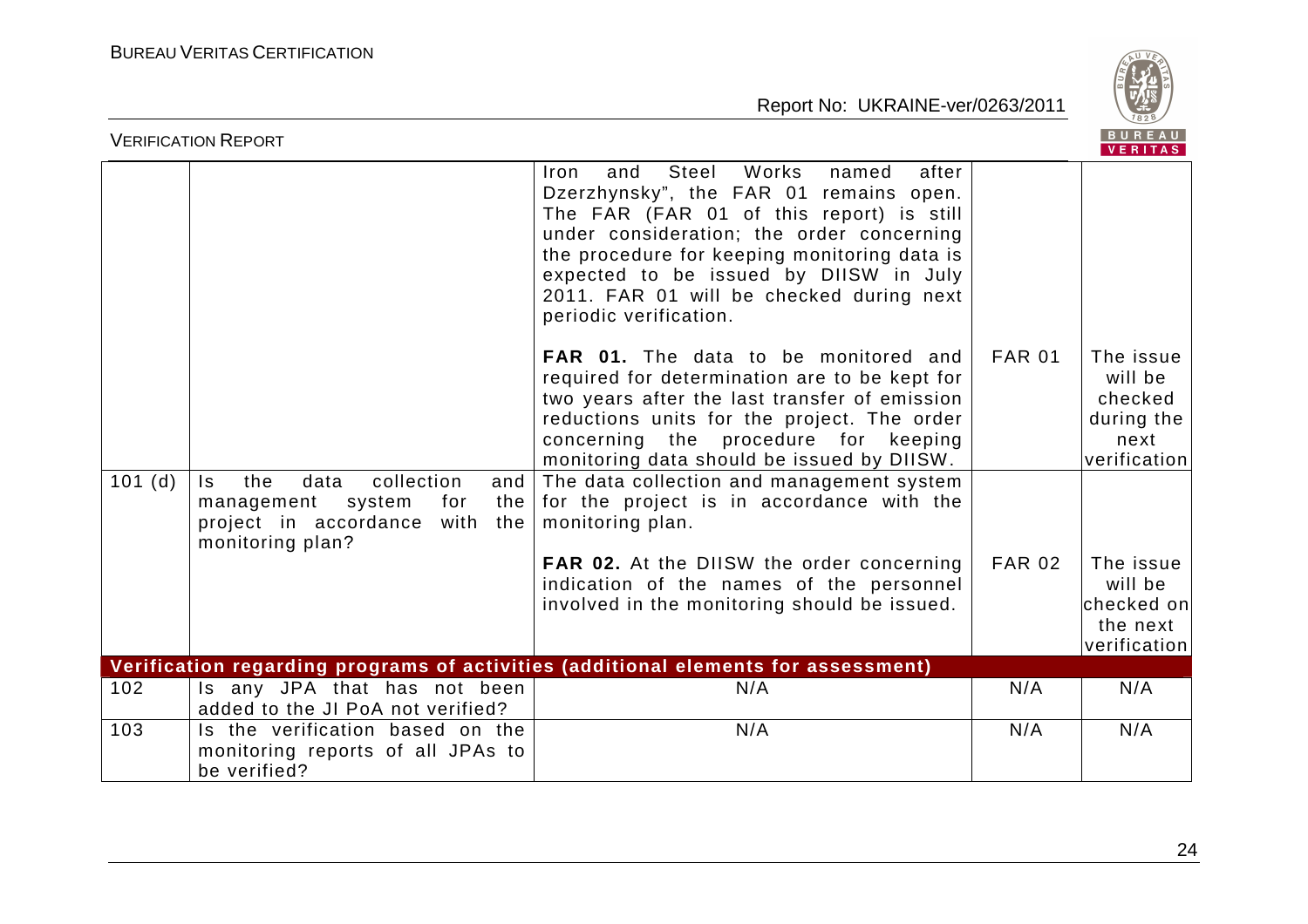

|     | <b>VERIFICATION REPORT</b>                                                                                                                                                                                                                                                                                                                                                                                                                                                                                                                                          |     |     | BUREAU<br>VERITAS |
|-----|---------------------------------------------------------------------------------------------------------------------------------------------------------------------------------------------------------------------------------------------------------------------------------------------------------------------------------------------------------------------------------------------------------------------------------------------------------------------------------------------------------------------------------------------------------------------|-----|-----|-------------------|
| 103 | Does the verification ensure the<br>accuracy and conservativeness of<br>the<br>emission<br>reductions<br>or<br>of<br>enhancements<br>removals<br>generated by each N/A JPA?                                                                                                                                                                                                                                                                                                                                                                                         | N/A | N/A | N/A               |
| 104 | Does the monitoring period not<br>overlap with previous monitoring<br>periods?                                                                                                                                                                                                                                                                                                                                                                                                                                                                                      | N/A | N/A | N/A               |
| 105 | If the AIE learns of an erroneously<br>included<br>JPA, has<br>the<br>AIE<br>informed the JISC of its findings in<br>writing?                                                                                                                                                                                                                                                                                                                                                                                                                                       | N/A | N/A | N/A               |
|     | Applicable to sample-based approach only                                                                                                                                                                                                                                                                                                                                                                                                                                                                                                                            |     |     |                   |
| 106 | Does the sampling plan prepared<br>by the AIE:<br>(a) Describe its sample selection,<br>taking into account that:<br>(i) For each verification that uses<br>a sample-based approach, the<br>sample<br>selection<br>shall<br>be<br>sufficiently representative of the<br>JPAs in the JI PoA such<br>extrapolation to all JPAs identified<br>for that verification is reasonable,<br>taking into account differences<br>among the characteristics of<br>JPAs, such as:<br>- The types of JPAs;<br>The complexity of the applicable<br>technologies and/or<br>measures | N/A | N/A | N/A               |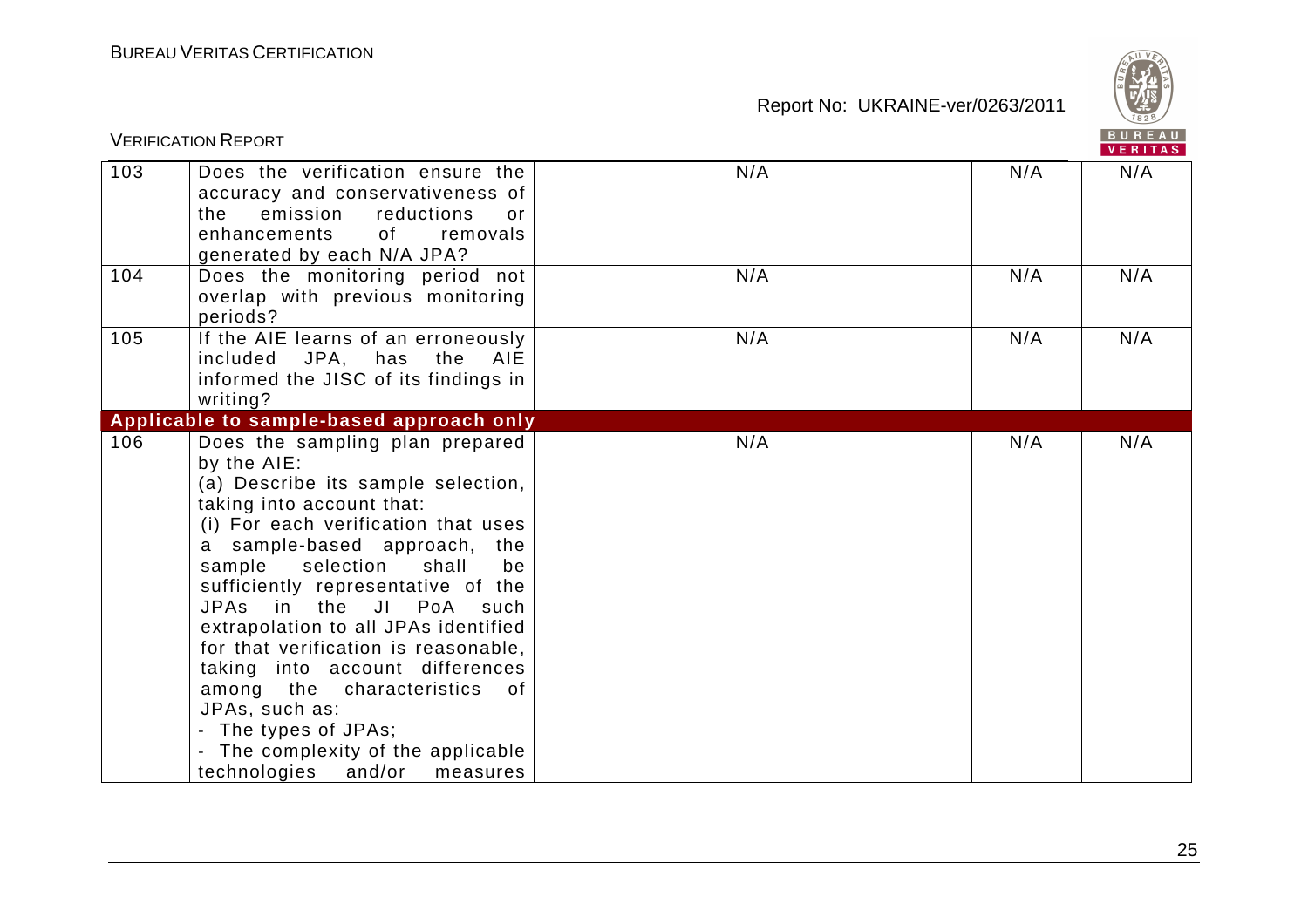

|     | <b>VERIFICATION REPORT</b>                                                                                                                                                                                                                                                                                                                                                               |     |     | BUREAU<br><b>VERITAS</b> |
|-----|------------------------------------------------------------------------------------------------------------------------------------------------------------------------------------------------------------------------------------------------------------------------------------------------------------------------------------------------------------------------------------------|-----|-----|--------------------------|
|     | used;<br>- The geographical location of<br>each JPA;<br>- The<br>amounts of<br>expected<br>emission reductions of the JPAs<br>being verified;<br>- The number of JPAs for which<br>emission reductions are<br>being<br>verified;<br>- The length of monitoring periods<br>of the JPAs being verified; and<br>- The samples selected for prior<br>verifications, if any?                  |     |     |                          |
| 107 | Is the sampling plan ready for<br>publication through the secretariat<br>along with the verification report<br>and supporting documentation?                                                                                                                                                                                                                                             | N/A | N/A | N/A                      |
| 108 | Has the AIE made site inspections<br>of at least the square root of the<br>number of total JPAs, rounded to<br>the upper whole number? If the<br>AIE makes no site inspections or<br>fewer site inspections than the<br>square root of the number of total<br>JPAs, rounded to the upper whole<br>number, then does the AIE provide<br>reasonable explanation and<br>a<br>justification? | N/A | N/A | N/A                      |
| 109 | Is the sampling plan available for<br>submission to the secretariat for                                                                                                                                                                                                                                                                                                                  | N/A | N/A | N/A                      |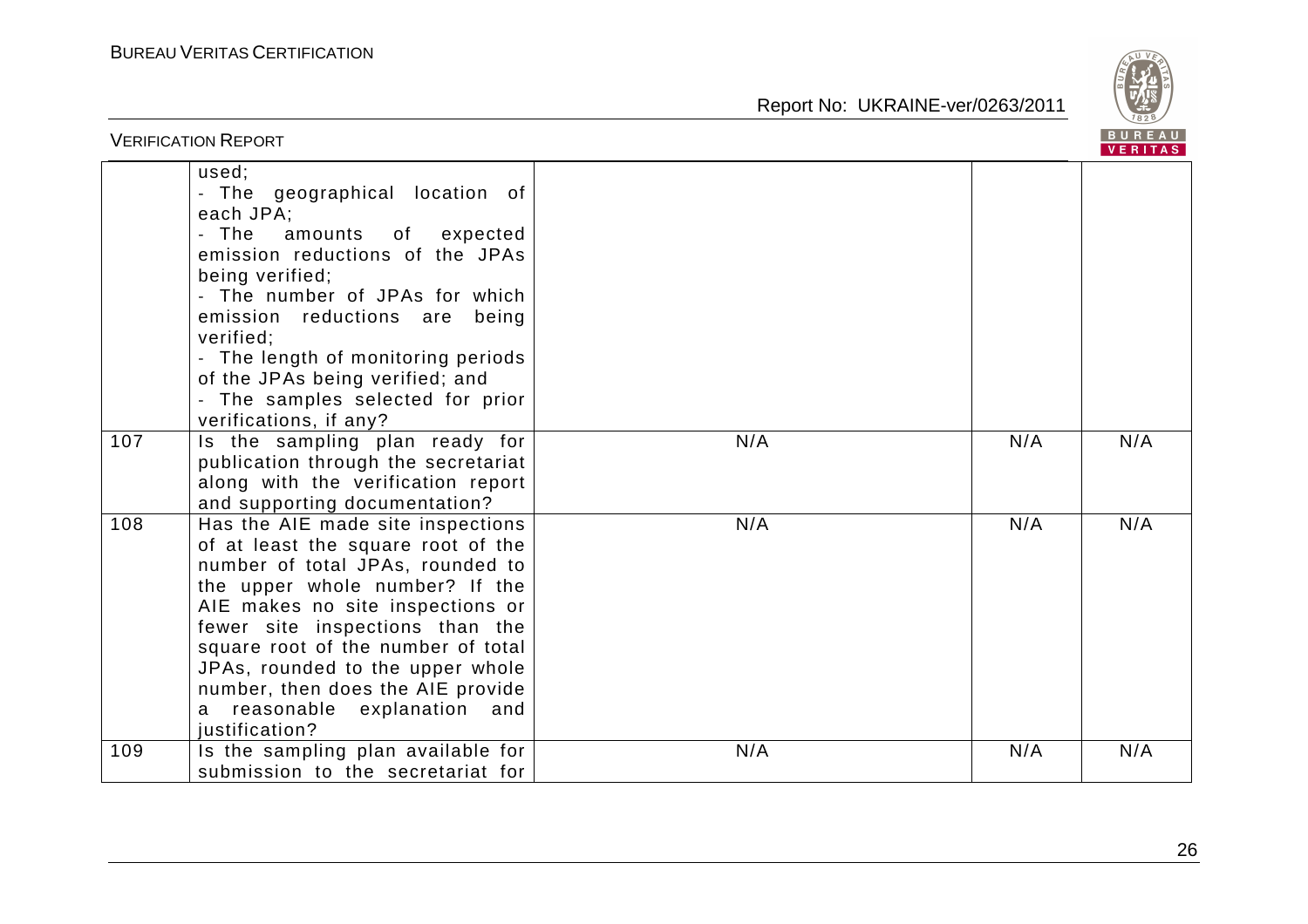

| <b>VERIFICATION REPORT</b> |                                                                                                                                                                                                                        |     |     |     |
|----------------------------|------------------------------------------------------------------------------------------------------------------------------------------------------------------------------------------------------------------------|-----|-----|-----|
|                            | the JISC.s ex ante assessment?<br>(Optional)                                                                                                                                                                           |     |     |     |
| 110                        | If the AIE learns of a fraudulently<br>included JPA, a fraudulently<br>monitored JPA or an inflated number<br>of emission reductions claimed in a<br>JI PoA, has the AIE informed the<br>JISC of the fraud in writing? | N/A | N/A | N/A |

#### **Table 2 Resolution of Corrective Action and Clarification Requests**

| Draft report clarifications and<br>corrective action requests by<br>validation team                                                  | Ref. to<br>checklist<br>question<br>in table 1 | Summary of project participant response                                                                                                                                                                                                                                                                                                                    | <b>Verification team</b><br>conclusion       |
|--------------------------------------------------------------------------------------------------------------------------------------|------------------------------------------------|------------------------------------------------------------------------------------------------------------------------------------------------------------------------------------------------------------------------------------------------------------------------------------------------------------------------------------------------------------|----------------------------------------------|
| <b>CAR 01.</b> There is no written<br>project approval from Parties<br>involved indicated<br>the<br>in.<br><b>Monitoring Report.</b> | 90                                             | The letter of approval from foreign country was<br>from the Government of the<br>received<br>Netherlands (Ministry of Economic Affairs, issue is closed.<br>reference: 2011JI15 of 10.05.2011). The copy<br>of LoA is attached to the protocol.<br>Also, the LoA from the host Party was issued.<br>The document was provided to the verification<br>team. | According<br>the<br>to<br>provided document, |
| <b>CAR 02.</b> Please, make all the<br>calculations for the year 2010<br>data<br>actual<br>using<br>(not<br>predicted data).         | 95(b)                                          | Emission reductions for the year 2010 are now<br>based on actual data of fuel and energy<br>resources consumption. The Excel-file with   the issue is closed.<br>calculations of ERU is now provided to the<br>verifier.                                                                                                                                   | the<br>Based<br>on.<br>corrections<br>made,  |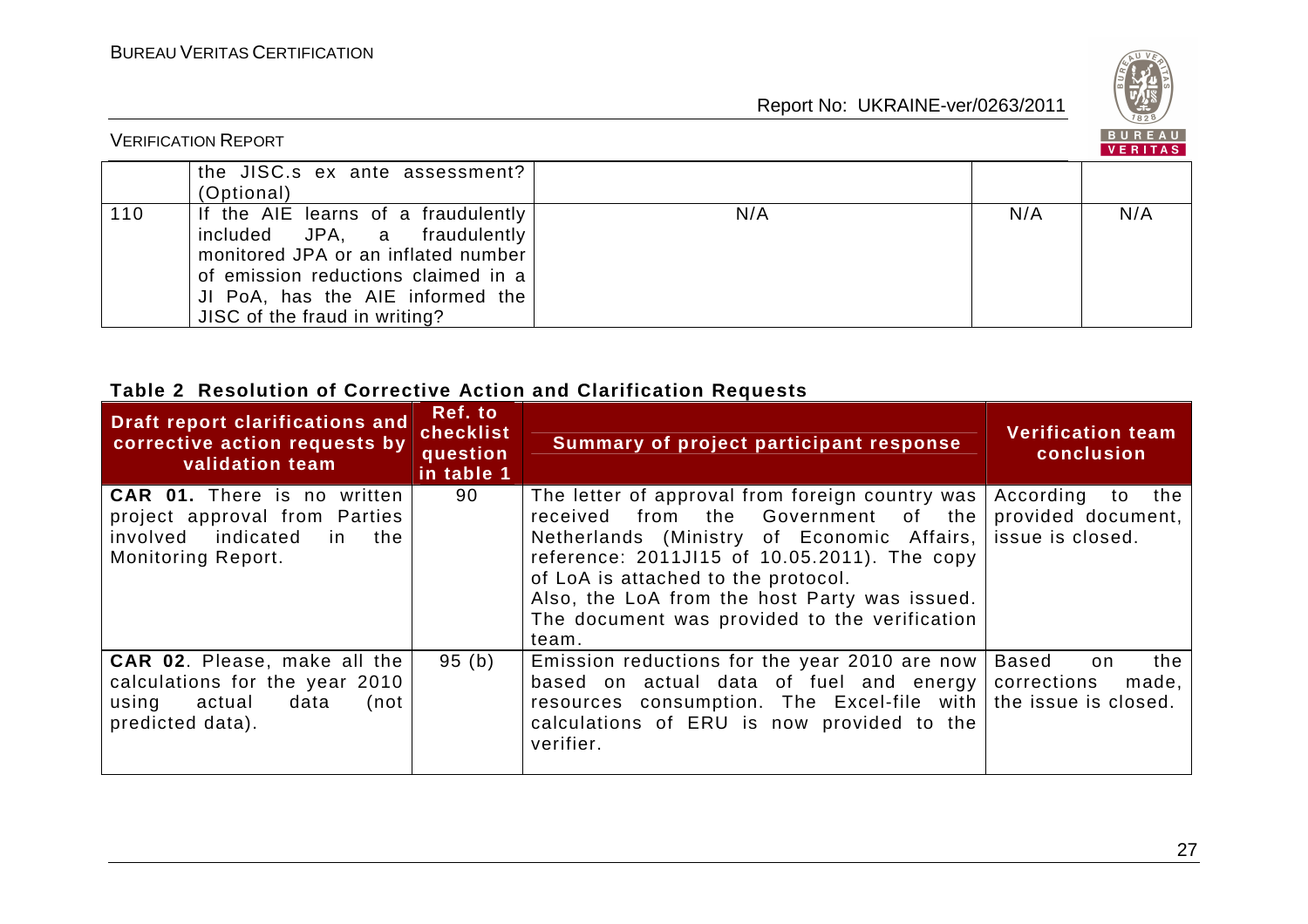

| <b>VERIFICATION REPORT</b>                                                                                                                                                      |       |                                                                                                                                                                                                                                                                                                                                                                                                                                      | BUREAU<br>VERITAS                                                                                                                                                                                                                                          |
|---------------------------------------------------------------------------------------------------------------------------------------------------------------------------------|-------|--------------------------------------------------------------------------------------------------------------------------------------------------------------------------------------------------------------------------------------------------------------------------------------------------------------------------------------------------------------------------------------------------------------------------------------|------------------------------------------------------------------------------------------------------------------------------------------------------------------------------------------------------------------------------------------------------------|
| <b>CAR 03.</b> Please, confirm all<br>the values (in the tables on<br>projectline<br>parameters<br>monitored)<br>by<br>providing<br>documents<br>appropriate<br>(calculations). | 95(b) | Response #1<br>An appropriate excel file that confirms all the<br>for<br>reductions  <br>used<br>emission<br>values<br>calculations is now provided to the verifier.<br>The file demonstrates specific volumes of fuel<br>and energy resources consumption per ton of<br>output and is in accordance with the data that<br>was checked by the verifier in the planning and<br>economic department of DIISW during the site<br>visit. | Conclusion<br>on<br><u>response</u> #1<br>Please, confirm all<br>the values (in the<br>Excel-files provided<br>and<br>in the<br>PDD<br>tables on projectline<br>parameters<br>monitored)<br>by<br>calculations<br>made<br>and provided to you<br>by DIISW. |
|                                                                                                                                                                                 |       | Response #2<br>Necessary information (additional Excel-file) is<br>provided to the verifier.                                                                                                                                                                                                                                                                                                                                         | Conclusion<br>on<br>response #2<br>The issue is closed<br>based<br>on<br>information<br>received.                                                                                                                                                          |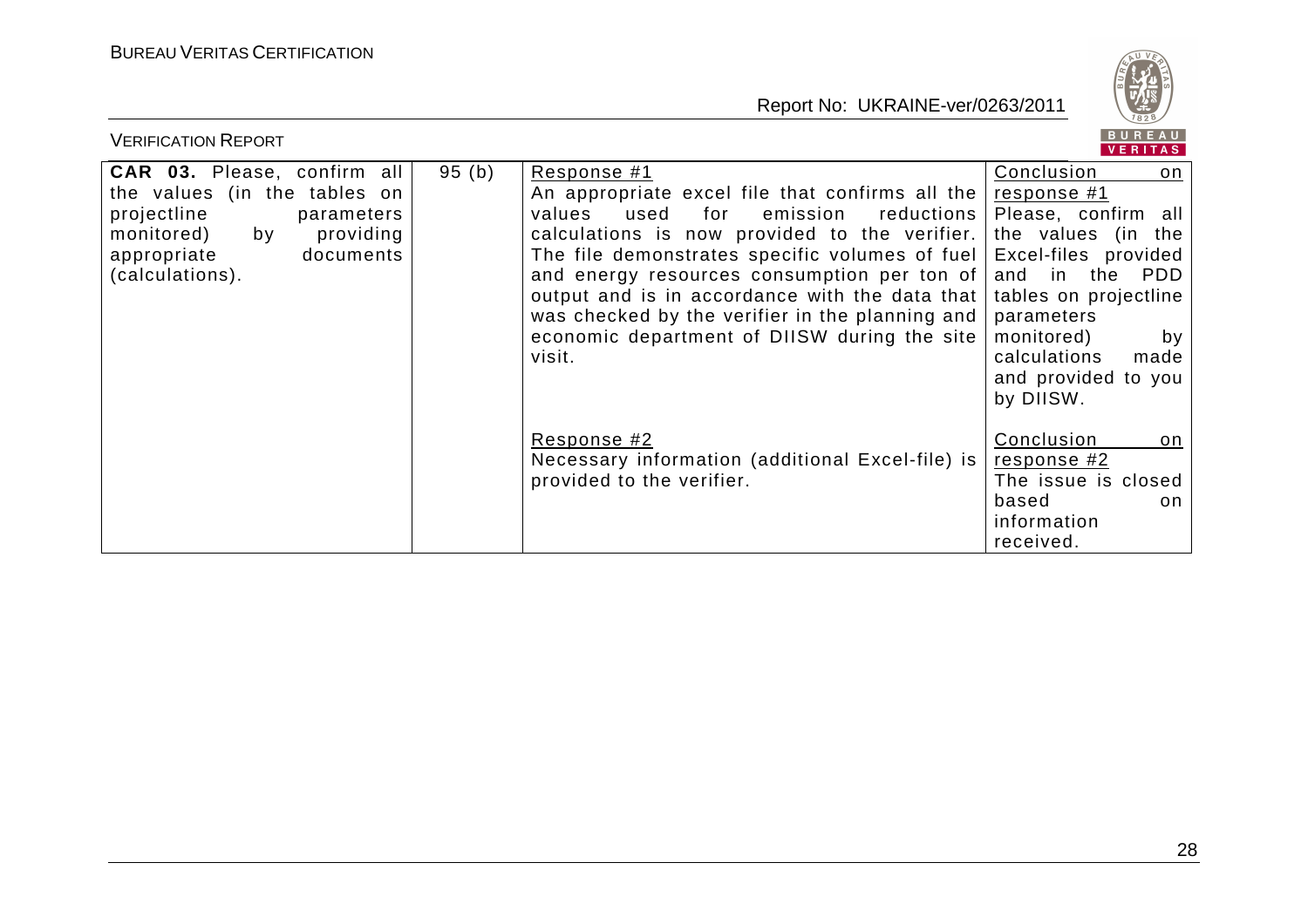

| <b>VERIFICATION REPORT</b>                                                                                                                                                                                                                                                                 |          |                                                                                                                                                                                                                                                                                                         | BUREAU<br>VERITAS                                                                                                                         |
|--------------------------------------------------------------------------------------------------------------------------------------------------------------------------------------------------------------------------------------------------------------------------------------------|----------|---------------------------------------------------------------------------------------------------------------------------------------------------------------------------------------------------------------------------------------------------------------------------------------------------------|-------------------------------------------------------------------------------------------------------------------------------------------|
| CAR 04. Please, provide (in<br>the Monitoring Report) the list<br>of measuring equipment (used<br>for monitoring) for all the<br>parameters monitored. Also,<br>state the periodicity (for the<br>monitoring<br>period)<br>οf<br>calibration/verification for the<br>monitoring equipment. | 95(b)    | The list of monitoring equipment is now<br>provided to the verifier. The list of monitoring<br>equipment together with information regarding<br>periodicity of calibration and verification is now<br>also included in the Annex 1 of the monitoring<br>report.                                         | <b>Based</b><br>the<br>on<br>amendments<br>made<br>in the<br>Monitoring<br>Report, the issue is<br>closed.                                |
| <b>CAR 05.</b> Please, unify the<br>information<br>emission<br>on<br>for<br>electricity<br>factors<br>consumption<br>and<br>fuel<br>consumption used for different<br>processes.                                                                                                           | 95(c)    | The<br>emission<br>factors<br>for<br>electricity<br>consumption and fuel consumption are now<br>unified. The methodology applied in<br>this<br>monitoring report is in accordance<br>with<br>methodology stated in the PDD.                                                                             | Due<br>to<br>the<br>modifications made<br>in the<br>Monitoring<br>Report, the issue is<br>closed.                                         |
| CAR 06. Please, give clear<br>references to values of all the<br>emission factors included to<br>table<br>the<br>on<br>parameters<br>monitored.                                                                                                                                            | 95 $(c)$ | Clear references to values of all the emission<br>factors included to the table on parameters<br>monitored are now included in the modified<br>monitoring report.                                                                                                                                       | <b>Based</b><br>the<br>on<br>corrections made in<br>the<br>Monitoring<br>Report, CAR 06 is<br>closed.                                     |
| <b>CAR</b><br>07.<br>Please,<br>provide<br>Excel-files<br>with<br>emission<br>reductions calculations.                                                                                                                                                                                     | 95(d)    | The Excel-file with calculations of ERU is now<br>provided to the verifier.                                                                                                                                                                                                                             | The issue is closed<br>the<br>based<br>on<br>information provided.                                                                        |
| CL 01. The implementation<br>date for new oxygen plant<br>AKAp 40/53-4 is the<br>year<br>2007.<br>Please,<br>revise<br>the<br>information<br>concerning<br>chronology<br>of<br>measures'<br>implementation.                                                                                | 93       | Response #1<br>According to "the Act of the State Selection<br>Committee about the Taking in Operation of<br>Finished by Construction Object" the starting<br>date of implementation of oxygen plant AKAp<br>40/53-4 was March 2006 and completion date<br>was August 2007. The copy of act is attached | Conclusion<br>on<br>response #1<br>The Act of the State<br>Selection<br>Committee<br>about<br>Taking in Operation<br>0f<br>Finished<br>by |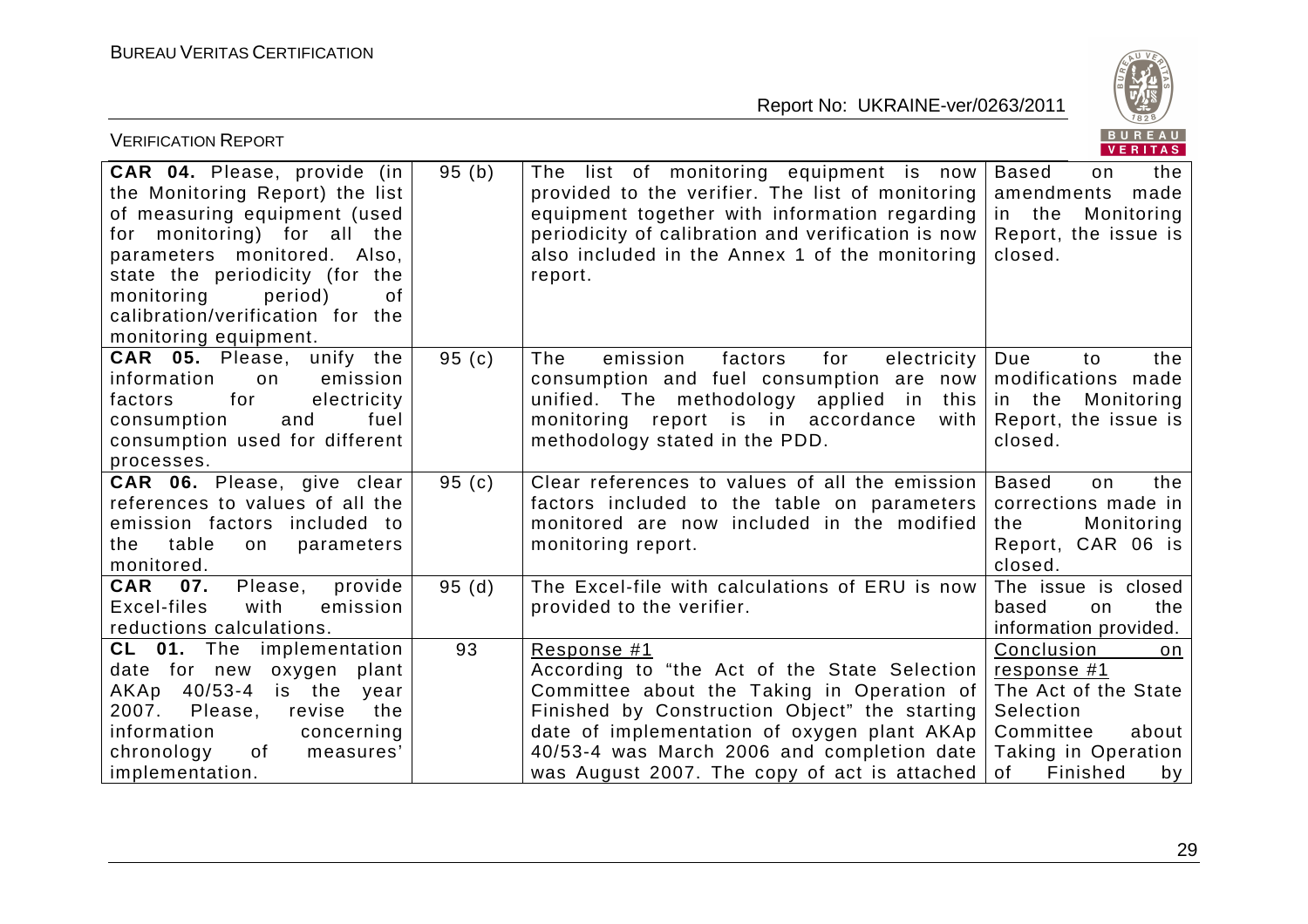

| <b>VERIFICATION REPORT</b>                                                                                                                                                                                                                                                                                          |       |                                                                                                                                                                                                                                                                                                                                                                                                                                                                                                                                                                                                                                        |                                                                                                       |  |
|---------------------------------------------------------------------------------------------------------------------------------------------------------------------------------------------------------------------------------------------------------------------------------------------------------------------|-------|----------------------------------------------------------------------------------------------------------------------------------------------------------------------------------------------------------------------------------------------------------------------------------------------------------------------------------------------------------------------------------------------------------------------------------------------------------------------------------------------------------------------------------------------------------------------------------------------------------------------------------------|-------------------------------------------------------------------------------------------------------|--|
|                                                                                                                                                                                                                                                                                                                     |       | to the protocol.<br>Response #2                                                                                                                                                                                                                                                                                                                                                                                                                                                                                                                                                                                                        | Construction Object<br>is still not attached<br>to the protocol.<br>Conclusion<br>on                  |  |
|                                                                                                                                                                                                                                                                                                                     |       | The copy of the act required is provided to the<br>verifier.                                                                                                                                                                                                                                                                                                                                                                                                                                                                                                                                                                           | response #2<br>The issue is closed.                                                                   |  |
| 02.<br>CL<br>Please,<br>provide<br>information<br>concerning<br>reporting risks and include this<br>information in the Monitoring<br>Report. Also, please, clarify<br>whether there are possibilities<br>of redundant data monitoring<br>in case of having problems<br>with the<br>monitoring<br>used<br>equipment. | 95(a) | The reporting risk is rather low. In case of<br>having problems with certain<br>monitoring<br>devices, the accounting system is organized in<br>such way that allows double checking of all the<br>data. Ultimately all information can be proven<br>by independent invoices with the third parties.<br>However such a risk is very low and has not<br>appeared in the suggested monitoring period.                                                                                                                                                                                                                                    | CL 02 is closed due<br>to the amendments<br>made<br>the<br><sub>in</sub><br><b>Monitoring Report.</b> |  |
| CL 03. Please, clarify exactly<br>whether the calculation<br>of<br>emission reductions is based<br>on conservative assumptions<br>or not. If yes, indicate this in<br>the Monitoring Report.                                                                                                                        | 95(d) | Calculation of emission reductions is based on<br>conservative assumptions, which can<br>be<br>proved by such facts:<br>- the price of natural gas in the baseline period<br>was lower than in the project line period. That's<br>why there were no substitutes of natural gas by<br>coal as it was in project line period. As a result,<br>such substitution decreased the total amount of<br>emission reductions;<br>- the quality of iron-bearing materials in<br>project line period sometimes was lower in<br>comparison with the baseline period. That was<br>the reason of the total amount of emission<br>reductions decrease. | $CL$ 03<br>closed<br>is<br>based<br>the<br>on<br>explanation<br>provided.                             |  |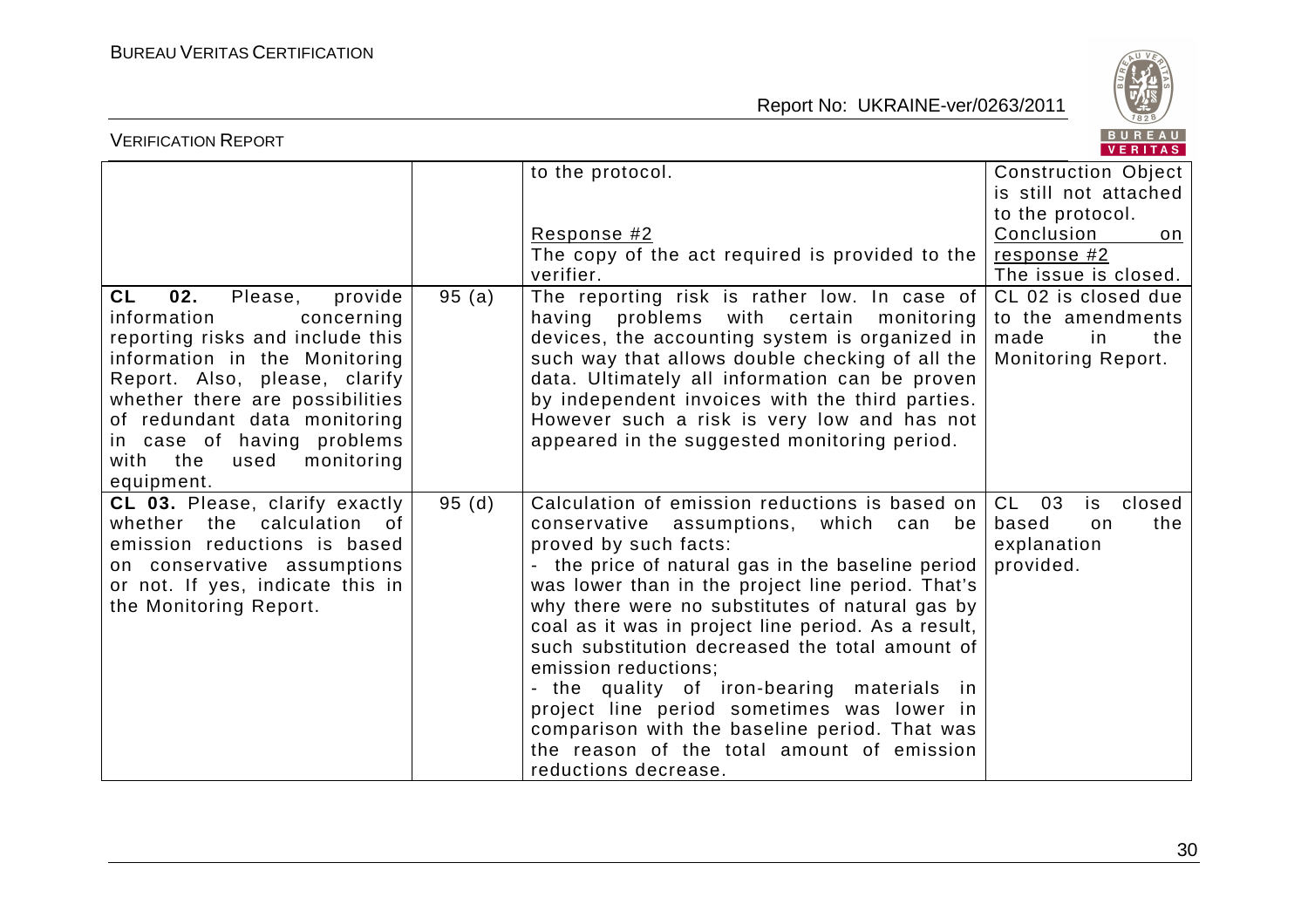

| <b>VERIFICATION REPORT</b>                                                                                                                                                                                                                |         |                                                                                                                                                                                                                                                                                                                                                                                                                                                                                                                                                                                                                                                              | BUREAU<br>VERITAS                                                                              |
|-------------------------------------------------------------------------------------------------------------------------------------------------------------------------------------------------------------------------------------------|---------|--------------------------------------------------------------------------------------------------------------------------------------------------------------------------------------------------------------------------------------------------------------------------------------------------------------------------------------------------------------------------------------------------------------------------------------------------------------------------------------------------------------------------------------------------------------------------------------------------------------------------------------------------------------|------------------------------------------------------------------------------------------------|
| CL 04. Please, include in the<br>Monitoring Report information<br>concerning leakages (even if<br>the leakages are negligible, it<br>stated<br>shall<br>be<br>the<br>in.<br>Monitoring Report).                                           | 95(d)   | generated within<br>There are no leakages<br>proposed project activity.<br>The information is now<br>included in the<br>monitoring report.                                                                                                                                                                                                                                                                                                                                                                                                                                                                                                                   | The issue is closed<br>due<br>the<br>to<br>corrections made in<br>Monitoring<br>the<br>Report. |
| <b>CL</b><br>05.<br>Please,<br>give<br>(traceable)<br>transparent<br>description<br>of<br>the<br>data<br>collection procedures in the<br>Monitoring report.                                                                               | 101 (a) | The data required to be monitored under the<br>proposed JI project was routinely collected information<br>within the normal operations of the DIISW.<br>Together with this data collection was an<br>integral part of routine monitoring. Data was<br>compiled in (i) day-to-day records, (ii)<br>quarterly records, and (iii) annual records.<br>Data were collected in the electronic database<br>of DIISW and in printed documents. All records<br>were finally stored in Planning Department.                                                                                                                                                            | the<br><b>Based</b><br>on<br>provided, CL 05 is<br>closed.                                     |
| CL 06. Please, include (in the<br>monitoring report) information<br>on compliance audits for the<br>9001,<br><b>ISO</b><br><b>ISO</b><br>standards<br>14000,<br><b>OHSAS</b><br>18000<br>conducted<br>the<br>during<br>monitoring period. | 101 (a) | In accordance with "Guidance on quality<br>management systems" and "Standard on<br>internal audits" regulatory documents of DIISW  <br>compliance audits are conducted. The bureau<br>of standardized certification is responsible for<br>management, realization and data storage of<br>the audits. The audits are conducted on<br>monthly basis in accordance with schedule<br>developed at the beginning of each year by the<br>group of accredited auditors of the bureau of<br>certification.<br>The<br>standardized<br>person<br>responsible for appropriate implementation of<br>the audits is the Chief of technological<br>management of the plant. | Due to the provided<br>information,<br>the<br>issue is closed.                                 |